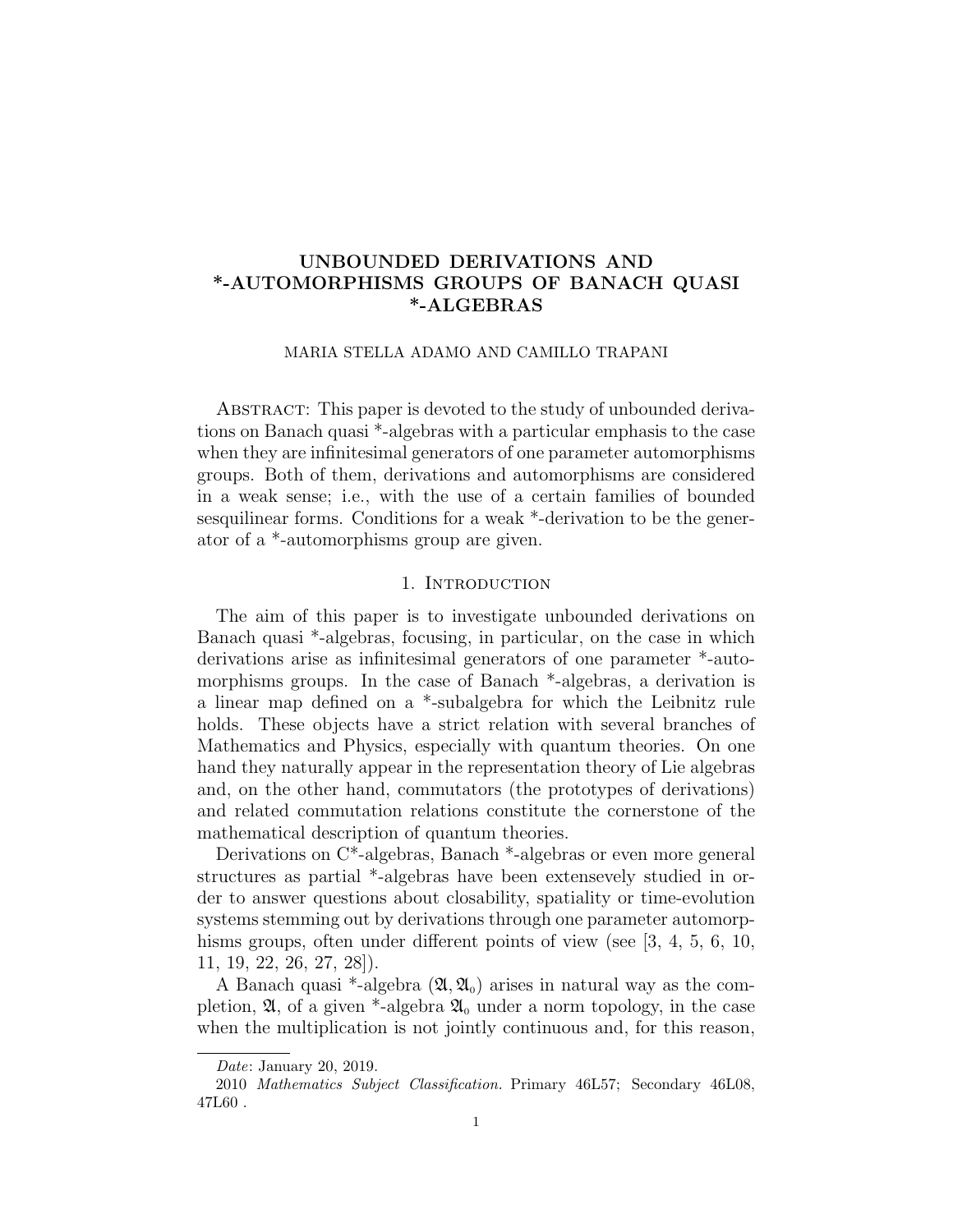it has the peculiarity that the product is defined only for selected couples of elements: it is in other words, a partial \*-algebra (see [1, 2, 9]). The possible lack of an everywhere defined multiplication reveal new features and requires a convenient adaptation of very familiar concepts. In the case of derivations a weaker concept is needed, which is introduced by making use of certain families of bounded positive invariant sesquilinear forms.

In this paper, we examine some properties of weak \*-derivations on Banach quasi \*-algebras, in particular those that characterize them as generators of one parameter groups of weak \*-automorphisms. We apply our results in order to study examples of derivations not treatable in the classical algebraic background.

In details, in Section 2 we remind some definitions, properties and preliminary results useful in what follows. Passing to Section 3, densely defined derivations on a \*-semisimple Banach quasi \*-algebra  $(\mathfrak{A}, \mathfrak{A}_0)$ are investigated, starting from inner qu\*-derivations, i.e. those that can be written, for a fixed  $h \in \mathfrak{A}$ , as  $\delta_h(x) = i[h, x]$  with  $x \in \mathfrak{A}_0$ . In this case, it is shown that every inner qu\*-derivation is closable, not depending on the nature of the element  $h$ . Most likely, the closure is not again a derivation in the usual sense for the failure of the Leibnitz rule. Therefore, we employ sesquilinear forms to find a good candidate for a weak Leibnitz rule. What we achieve is indeed more general and it is examined in details.

In Section 4 we introduce weak \*-automorphisms of a Banach quasi \* algebra and derive some properties of the generator of a one parameter group of weak \*-automorphisms.

In Section 5 we investigate the possibility of extending to the case of \*-semisimple Banach quasi \*-algebras the well known result of Bratteli and Robinson theorem for C\*-algebras [11] about conditions on a \*-derivation for being the infinitesimal generator of a one-parameter group of the type described above.

Finally, in Section 6, we apply our results to compute the one parameter group generated by a inner qu\*-derivation and give a physical example (see [7, 8]) that motivates our choice to examine derivations in a more general context when the implementing element is unbounded.

### 2. Preliminaries and basic results

In this section we give some definitions and preliminary results needed along the paper. For more details, see [2].

2.1. **Basic definitions.** A *partial*  $*$ -*algebra* is a complex vector space  $\mathfrak A$  with an involution  $x \mapsto x^*$  and a subset  $\Gamma$  of  $\mathfrak A \times \mathfrak A$  such that: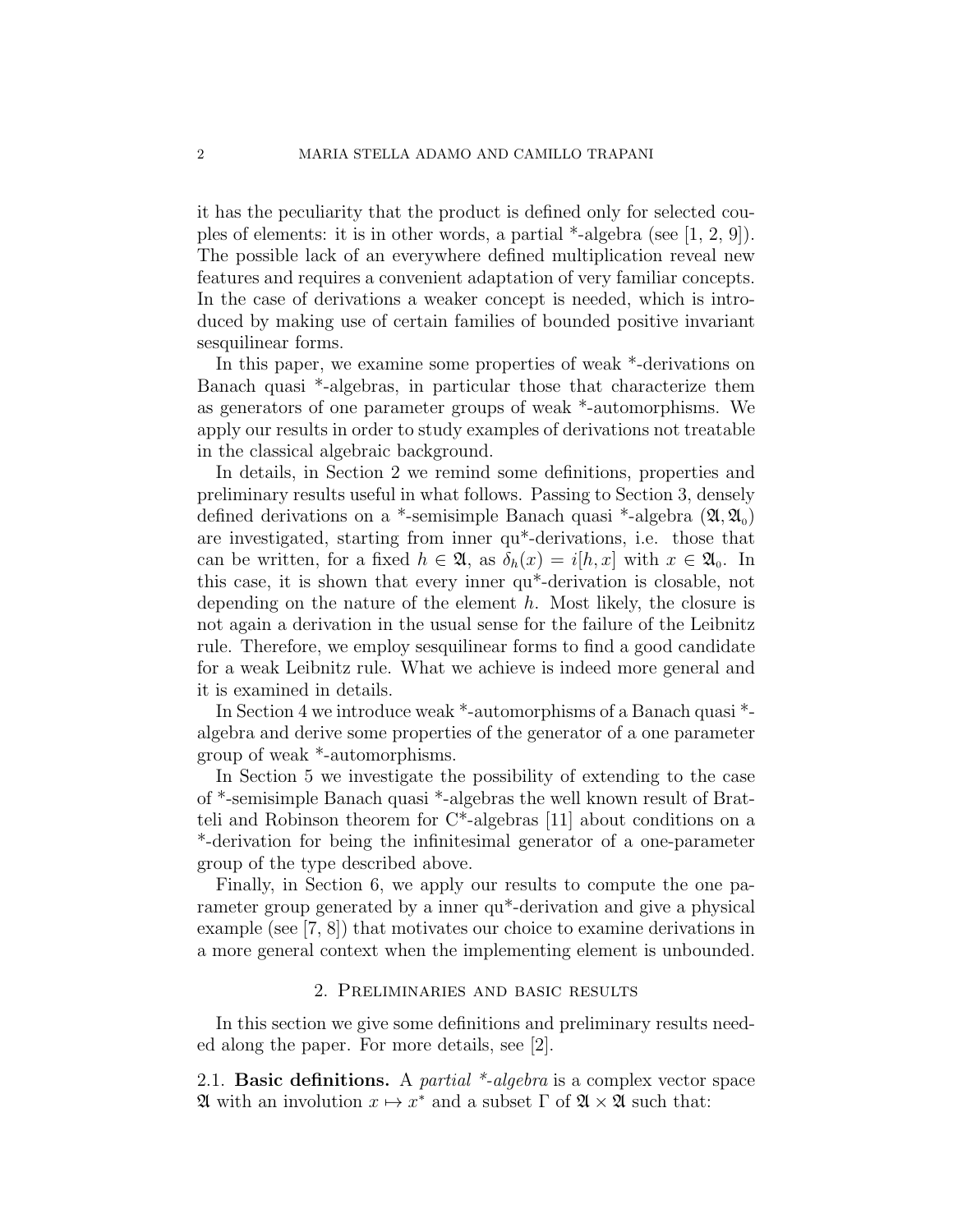- (i)  $(x, y) \in \Gamma$  if, and only if,  $(y^*, x^*) \in \Gamma$ ;
- (ii) if  $(x, y) \in \Gamma$  and  $(x, z) \in \Gamma$ , then  $(x, \lambda y + \mu z) \in \Gamma$  for all  $\lambda, \mu \in \mathbb{C}$ ;
- (iii) for every  $(x, y) \in \Gamma$  there exists an element  $x \cdot y \in \mathfrak{A}$  with the following properties:
	- (1)  $x \cdot (y + \lambda z) = x \cdot y + \lambda (x \cdot z)$  and
	- $(2) (x \cdot y)^* = y^* \cdot x^*$ for every  $(x, y), (x, z) \in \Gamma$  and  $\lambda \in \mathbb{C}$ .

A subclass of partial \*-algebras is given by quasi \*-algebras. A quasi \*-algebra  $(\mathfrak{A}, \mathfrak{A}_0)$  is a pair consisting of a vector space  $\mathfrak{A}$  and a \*-algebra  $\mathfrak{A}_0$  contained in  $\mathfrak A$  as a subspace and such that

- (i)  $\mathfrak A$  carries an involution  $a \mapsto a^*$  extending the involution of  $\mathfrak A_0$ ;
- (ii)  $\mathfrak{A}$  is a bimodule over  $\mathfrak{A}_0$  and the module multiplications extend the multiplication of  $\mathfrak{A}_0$ . In particular, the following associative laws hold:

$$
(xa)y = x(ay); a(xy) = (ax)y, \forall a \in \mathfrak{A}, x, y \in \mathfrak{A}_0;
$$

(iii)  $(ax)^* = x^*a^*$ , for every  $a \in \mathfrak{A}$  and  $x \in \mathfrak{A}_0$ .

A quasi \*-algebra  $(\mathfrak{A}, \mathfrak{A}_0)$  is unital if there is an element  $1 \in \mathfrak{A}_0$ , such that  $a\mathbb{1} = a = \mathbb{1}a$ , for all  $a \in \mathfrak{A}$ ;  $\mathbb{1}$  is unique and called the *unit* of  $(\mathfrak{A}, \mathfrak{A}_0).$ 

**Definition 2.1.** Let  $(\mathfrak{A}, \mathfrak{A}_0)$  be a quasi \*-algebra and  $\delta$  a linear map of  $\mathfrak{A}_0$  into  $\mathfrak{A}$ . We say that  $\delta$  is a  $qu^*$ -derivation of  $(\mathfrak{A}, \mathfrak{A}_0)$  if

- (i)  $\delta(x^*) = \delta(x)^*, \ \forall x \in \mathfrak{A}_0$
- (ii)  $\delta(xy) = \delta(x)y + x\delta(y)$ ,  $\forall x, y \in \mathfrak{A}_0$

*Example* 2.2. The easiest example of a  $qu^*$ -derivation on a quasi  $*$ algebra is provided by the *commutator*; i.e., if  $h = h^* \in \mathfrak{A}$  we put

$$
\delta(x) = i[h, x] := i(hx - xh).
$$

Motivated by this example we give the following

**Definition 2.3.** Let  $(\mathfrak{A}, \mathfrak{A}_0)$  be a quasi \*-algebra and  $\delta$  a qu\*-derivation of  $(\mathfrak{A}, \mathfrak{A}_0)$ . We say that  $\delta$  is *inner* if there exists  $h = h^* \in \mathfrak{A}$  such that

$$
\delta(x) = i[h, x].
$$

The framework of our whole discussion will be Banach quasi \* algebras (with particular attention to the \*-semisimple case). We remind the definition.

**Definition 2.4.** A quasi \*-algebra  $(\mathfrak{A}, \mathfrak{A}_0)$  is called a *normed quasi* \*-algebra if a norm  $\|\cdot\|$  is defined on  $\mathfrak A$  with the properties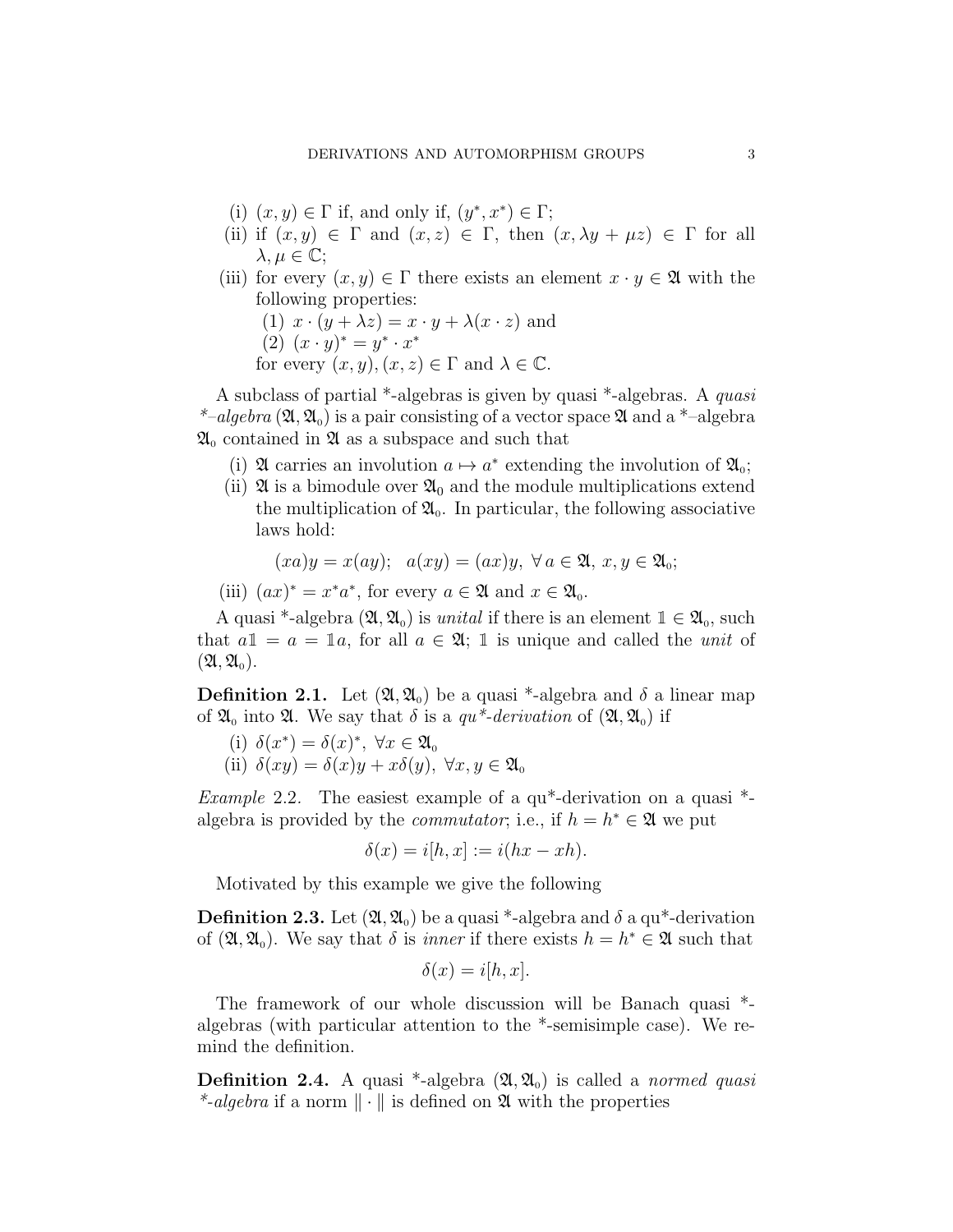- (i)  $\|a^*\| = \|a\|, \quad \forall a \in \mathfrak{A};$
- (ii)  $\mathfrak{A}_0$  is dense in  $\mathfrak{A}$ ;
- (iii) for every  $x \in \mathfrak{A}_0$ , the map  $R_x : a \in \mathfrak{A} \to ax \in \mathfrak{A}$  is continuous in A.

If  $(\mathfrak{A}, \|\cdot\|)$  is a Banach space, we say that  $(\mathfrak{A}, \mathfrak{A}_0)$  is a *Banach quasi* \*-algebra. The norm topology of  $\mathfrak A$  will be denoted by  $\tau_n$ .

The continuity of the involution implies that

(iii') for every  $x \in \mathfrak{A}_0$ , the map  $L_x : a \in \mathfrak{A} \to xa \in \mathfrak{A}$  is continuous in A.

If  $x \in \mathfrak{A}_0$ , we put

$$
||x||_0 := \max \left\{ \sup_{||a|| \le 1} ||ax||, \sup_{||a|| \le 1} ||xa|| \right\}.
$$

Then,

$$
||ax|| \le ||a|| ||x||_0, \quad \forall a \in \mathfrak{A}, x \in \mathfrak{A}_0;
$$
  
 $||x^*||_0 = ||x||_0, \quad \forall x \in \mathfrak{A}_0.$ 

Let  $(\mathfrak{A}, \mathfrak{A}_0)$  be a Banach quasi \*-algebra. If  $\mathfrak{A}_0[[\cdot \cdot \cdot]]_0$  is a C\*-algebra, then  $(\mathfrak{A}, \mathfrak{A}_0)$  is called proper  $CQ^*$ -algebra.

If  $E, F$  are Banach spaces,  $\mathcal{D}(E)$  is a dense subspace of E and S:  $\mathcal{D}(E) \subset E \to F$  is a linear operator, then we define the following important subsets of the complex field

- the resolvent  $\rho(S) := {\lambda \in \mathbb{C} : \exists (\lambda I S)^{-1} \text{ and it is bounded}};$
- the spectrum  $\sigma(S) := \mathbb{C} \setminus \rho(S)$ .

## 2.2. \*-Semisimple Banach quasi \*-algebras.

**Definition 2.5.** Let  $(\mathfrak{A}, \mathfrak{A}_0)$  be a Banach quasi \*-algebra and denote as  $\mathcal{S}_{\mathfrak{A}_0}(\mathfrak{A})$  the set of all sesquilinear forms  $\varphi$  on  $\mathfrak{A} \times \mathfrak{A}$  that satisfy the following conditions

- (i)  $\varphi(a, a) \geq 0$  for every  $a \in \mathfrak{A}$
- (ii)  $\varphi(ax, y) = \varphi(x, a^*y)$  for every  $a \in \mathfrak{A}$  and  $x, y \in \mathfrak{A}_0$
- (iii)  $|\varphi(a, b)| \le ||a|| ||b||$ , for every  $a, b \in \mathfrak{A}$ .

The Banach quasi \*-algebra  $(\mathfrak{A}, \mathfrak{A}_0)$  is called \*-semisimple if

$$
\mathcal{R}^* = \{a : \varphi(a, a) = 0, \ \forall \varphi \in \mathcal{S}_{\mathfrak{A}_0}(\mathfrak{A})\} = \{0\}.
$$

According to the following Lemma,  $\mathcal{R}^*$  can be characterized into different ways

**Lemma 2.6.** [9, Lemma 4.1] Let  $(\mathfrak{A}, \mathfrak{A}_0)$  be a Banach quasi \*-algebra and let us consider the following sets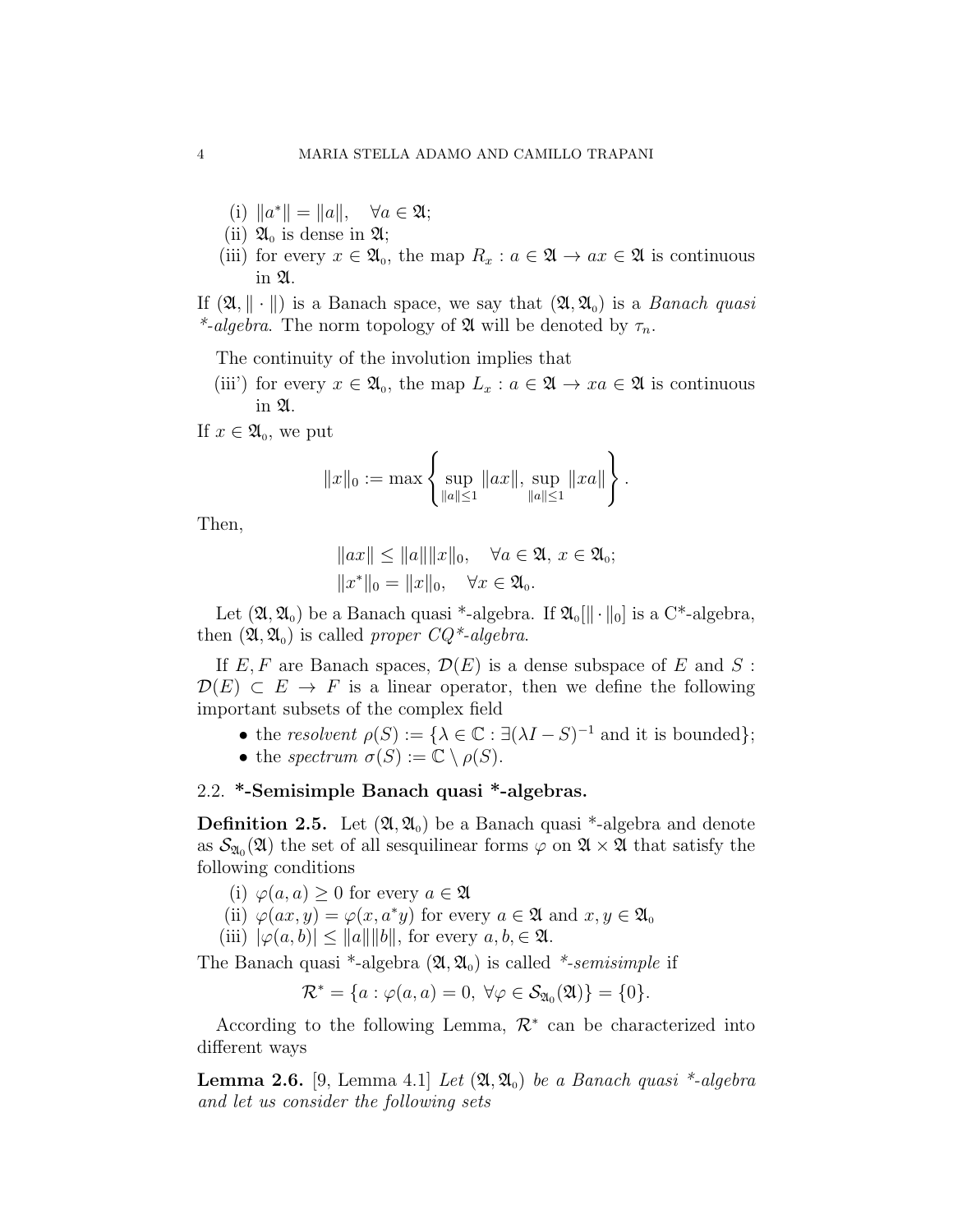- $\mathcal{R}^* = \{a \in \mathfrak{A} : \varphi(a, a) = 0, \ \forall \varphi \in \mathcal{S}_{\mathfrak{A}_0}(\mathfrak{A})\}\$
- $\mathcal{R}_1 = \{a \in \mathfrak{A} : \varphi(ax, y) = 0, \ \forall x, y \in \mathfrak{A}_0, \forall \varphi \in \mathcal{S}_{\mathfrak{A}_0}(\mathfrak{A})\}\$
- $\mathcal{R}_2 = \{a \in \mathfrak{A} : \varphi(ax, ay) = 0, \ \forall x, y \in \mathfrak{A}_0, \forall \varphi \in \mathcal{S}_{\mathfrak{A}_0}(\mathfrak{A})\}.$

Then  $\mathcal{R}^* = \mathcal{R}_1 = \mathcal{R}_2$ .

By means of the sesquilinear forms  $\varphi \in \mathcal{S}_{\mathfrak{A}_{0}}(\mathfrak{A})$  we can define a new multiplication in  $\mathfrak A$  between couples of elements none of them belonging necessarily to  $\mathfrak{A}_0$ .

**Definition 2.7.** [15] Let  $(\mathfrak{A}, \mathfrak{A}_0)$  be a \*-semisimple Banach quasi \*algebra. Let  $a, b \in \mathfrak{A}$ . We say that the *weak* multiplication  $a \circ b$  is well-defined if there exists a (necessarily unique)  $c \in \mathfrak{A}$  such that:

$$
\varphi(bx, a^*y) = \varphi(cx, y), \ \forall x, y \in \mathfrak{A}_0, \forall \varphi \in \mathcal{S}_{\mathfrak{A}_0}(\mathfrak{A}).
$$

In this case, we put  $a \Box b := c$ .

The weak-multiplication extends the multiplication of  $\mathfrak{A}$ ; i.e., if  $a \in$  $\mathfrak{A}_0$  or  $b \in \mathfrak{A}_0$ , then  $a \Box b = ab$ .

The following result is immediate.

**Proposition 2.8.** Let  $(\mathfrak{A}, \mathfrak{A}_0)$  be a \*-semisimple Banach quasi \*-algebra. Then  $\mathfrak A$  endowed with the weak multiplication  $\Box$  is a partial \*-algebra.

Let  $a \in \mathfrak{A}$ . We will denote by  $R_w(a)$  (resp.  $L_w(a)$ ) the space of right (resp. left) weak multipliers of a; i.e., the space of all  $b \in \mathfrak{A}$  such that  $a\Box b$  (resp.  $b\Box a$ ) is well-defined. In particular,  $R_w(\mathfrak{A})$  (resp.  $L_w(\mathfrak{A})$ ) indicates the space of universal right (resp. left) weak multipliers of  $\mathfrak{A}$ ; i.e.  $R_w(\mathfrak{A}) = \{b \in \mathfrak{A} : b \in R_w(a), \forall a \in \mathfrak{A}\}\$  (resp.  $L_w(\mathfrak{A}) = \{b \in \mathfrak{A} : b \in \mathfrak{A}\}\$  $L_w(a), \forall a \in \mathfrak{A}\}\)$ . Clearly,  $\mathfrak{A}_0 \subseteq L_w(\mathfrak{A}) \cap R_w(\mathfrak{A})$ .

Several results are known about the weak multiplication we defined above (see [15]). As we shall see below the weak multiplication can be characterized through some closedness properties with respect to appropriate topologies defined by means of the sesquilinear forms  $\varphi \in$  $\mathcal{S}_{\mathfrak{A}_0}(\mathfrak{A}).$ 

**Definition 2.9.** Let  $(\mathfrak{A}, \mathfrak{A}_0)$  be a \*-semisimple Banach quasi \*-algebra. The sesquilinear forms  $\varphi$  of  $\mathcal{S}_{\mathfrak{A}_0}(\mathfrak{A})$  define the topologies generated by the following families of seminorms:

$$
\tau_w: \quad a \mapsto |\varphi(ax, y)|, \quad \varphi \in \mathcal{S}_{\mathfrak{A}_0}(\mathfrak{A}), x, y \in \mathfrak{A}_0;
$$
\n
$$
\tau_s: \quad a \mapsto \varphi(a, a)^{1/2}, \quad \varphi \in \mathcal{S}_{\mathfrak{A}_0}(\mathfrak{A});
$$
\n
$$
\tau_{s^*}: \quad a \mapsto \max\{\varphi(a, a)^{1/2}, \varphi(a^*, a^*)^{1/2}\}, \quad \varphi \in \mathcal{S}_{\mathfrak{A}_0}(\mathfrak{A}).
$$

Remark 2.10. From the continuity of  $\varphi \in \mathcal{S}_{\mathfrak{A}_{0}}(\mathfrak{A})$  it follows that all the topologies  $\tau_w$ ,  $\tau_s$ , (and also  $\tau_{s^*}$ , if the involution is  $\tau_{s^*}$ -continuous) are coarser than the initial norm topology of A.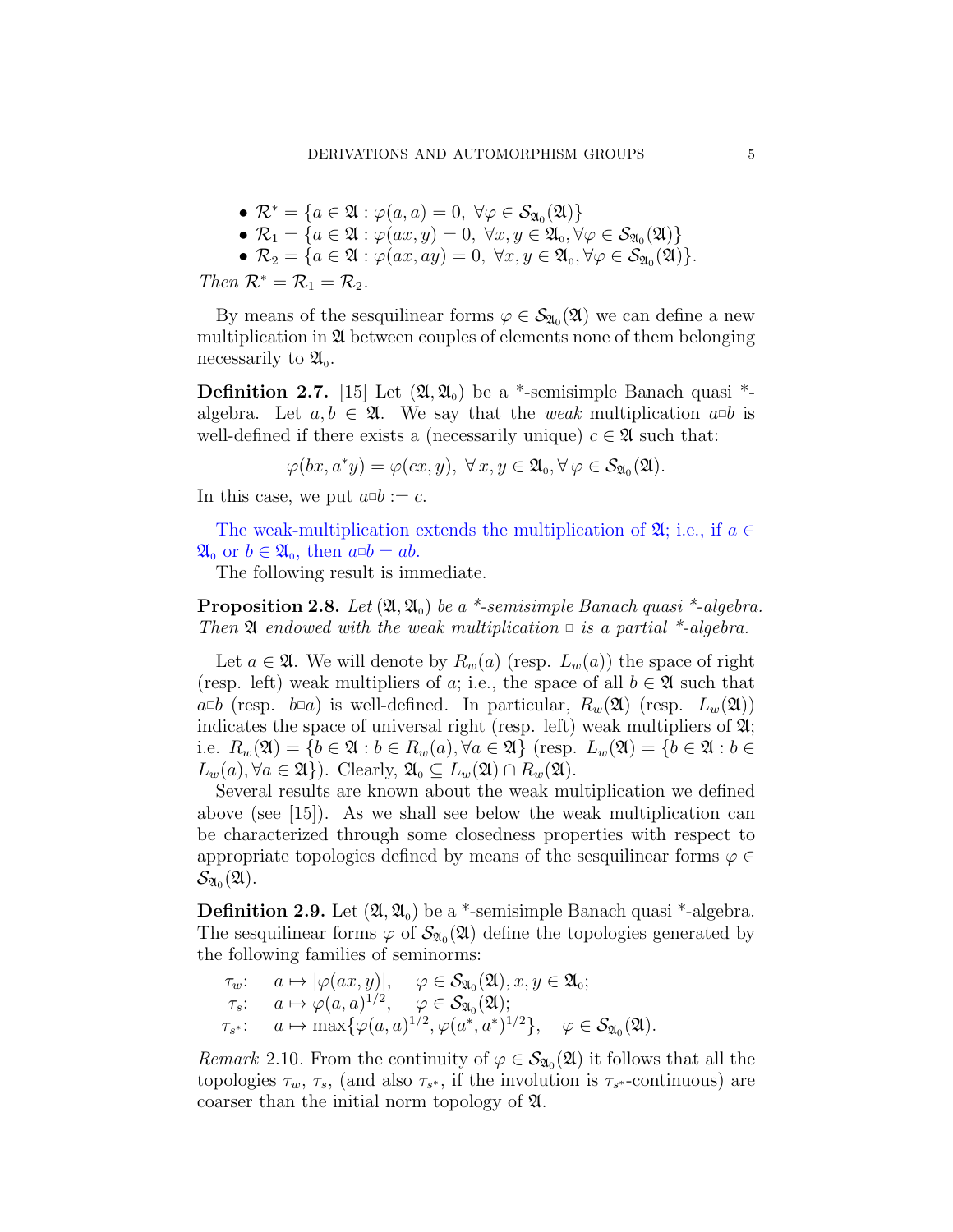It is easy to show that

**Proposition 2.11.** Let  $a, b \in \mathfrak{A}$ . The following statements are equivalent.

- (i) The weak product  $a \Box b$  is well defined.
- (ii) There exists a sequence  $\{y_n\}$  in  $\mathfrak{A}_0$  such that  $||y_n b|| \to 0$  and  $ay_n \xrightarrow{\tau_w} c \in \mathfrak{A}.$
- (iii) There exists a sequence  $\{x_n\}$  in  $\mathfrak{A}_0$  such that  $\|x_n a\| \to 0$  and  $x_n b \stackrel{\tau_w}{\longrightarrow} c \in \mathfrak{A}.$

*Remark* 2.12. In Proposition 2.11, if  $a, b \in \mathfrak{A}$  are such that  $a \circ b$  is welldefined, then every sequence  $\{y_n\}$  in  $\mathfrak{A}_0$  that approximates b verifies condition (ii). Likewise, the same holds for a sequence  $\{x_n\}$  is  $\mathfrak{A}_0$  such that  $||x_n - a|| \to 0$ .

Let  $(\mathfrak{A}, \mathfrak{A}_0)$  be a Banach quasi \*-algebra. To every  $a \in \mathfrak{A}$  there correspond the linear maps  $L_a$  and  $R_a$  defined as

(2.1) 
$$
L_a: \mathfrak{A}_0 \to \mathfrak{A} \quad L_a x = ax \quad \forall x \in \mathfrak{A}_0
$$

(2.2) 
$$
R_a: \mathfrak{A}_0 \to \mathfrak{A} \quad R_a x = x a \quad \forall x \in \mathfrak{A}_0
$$

If  $(\mathfrak{A}, \mathfrak{A}_0)$  is a \*-semisimple Banach quasi \*-algebra, then the weak multiplication  $\Box$  allows us to extend  $L_a$ , (resp.,  $R_a$ ) to  $R_w(a)$  (resp.,  $L_w(a)$ ). Let us denote by  $\hat{L}_a$ , (resp.  $\hat{R}_a$ ) these extensions. Then  $\hat{L}_a b = a \Box b$ , for every  $b \in R_w(a)$  and  $\hat{R}_a c = c \Box a$ , for every  $c \in L_w(a)$ .

**Proposition 2.13.** Let  $(\mathfrak{A}, \mathfrak{A}_0)$  be a \*-semisimple Banach quasi \*algebra. Then, for every  $a \in \mathfrak{A}$ ,  $\hat{L}_a$ ,  $\hat{R}_a$  are closed linear maps in  $\mathfrak{A}[\tau_n]$ .

*Remark* 2.14. Proposition 2.13 implies, obviously, that  $L_a$ ,  $R_a$  are closable and  $\overline{L}_a \subseteq \hat{L}_a$ ,  $\overline{R}_a \subseteq \hat{R}_a$ 

**Definition 2.15.** Let  $(\mathfrak{A}, \mathfrak{A}_0)$  be a Banach quasi \*-algebra. An element  $a \in \mathfrak{A}$  is called *bounded* if the operators  $L_a$  and  $R_a$  defined in (2.1) and (2.2) are  $\|\cdot\|$ −continuous, thus extendible to the whole space  $\mathfrak{A}$ . The set of bounded elements is denoted by  $\mathfrak{A}_{\text{b}}$ .

For a bounded element  $a \in \mathfrak{A}$ , the weak products  $a \Box b$  and  $b \Box a$  are always well-defined for every  $b \in \mathfrak{A}$ , as the following Lemma shows. Moreover,  $a \Box b = \overline{L}_a(b)$  and  $b \Box a = \overline{R}_a(b)$ .

**Lemma 2.16.** If  $(\mathfrak{A}, \mathfrak{A}_0)$  is a \*-semisimple Banach quasi \*-algebra with unit  $\mathbb{1}$ , the set  $\mathfrak{A}_{\mathfrak{b}}$  of bounded elements is a \*-semisimple Banach \*-algebra. Moreover,  $\mathfrak{A}_{\mathrm{b}}$  coincides with the set  $R_w(\mathfrak{A}) \cap L_w(\mathfrak{A})$ .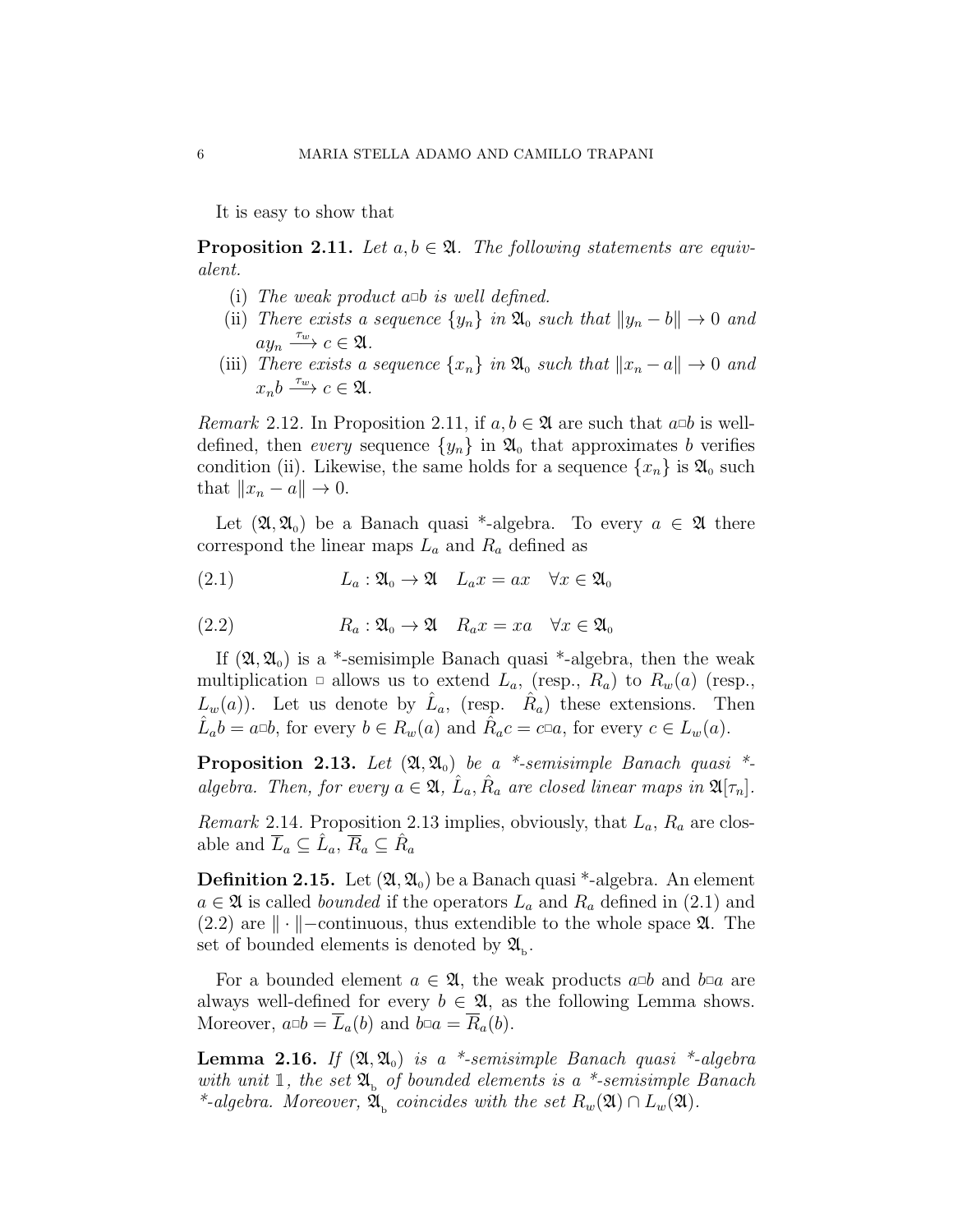*Proof.* The first statement and the inclusion  $\mathfrak{A}_{\mathfrak{b}} \subset R_w(\mathfrak{A}) \cap L_w(\mathfrak{A})$  were shown in [2]. Let  $a \in R_w(\mathfrak{A}) \cap L_w(\mathfrak{A})$  then  $R_w(a) = L_w(a) = \mathfrak{A}$ . Thus  $\hat{L}_a$  (resp.,  $\hat{R}_a$ ) is closed and everywhere defined. Hence both  $L_a$  and  $R_a$  are bounded.

If  $(\mathfrak{A}, \mathfrak{A}_0)$  is a \*-semisimple Banach quasi \*-algebra with unit 1 and  $a \in \mathfrak{A}$ , we define

- the resolvent  $\rho(a) = {\lambda \in \mathbb{C} : \exists (\lambda \mathbb{1} a)^{-1} \in \mathfrak{A}_{\mathsf{b}}} = \rho(\overline{L}_a) \cap$  $\rho(R_a)$
- the spectrum  $\sigma(a) = \mathbb{C} \setminus \rho(a)$

As shown in [25],  $\sigma(a)$  is a bounded subset of  $\mathbb C$  if, and only if,  $a \in \mathfrak{A}_{\mathbf{b}}$ .

# 3. Extensions of qu\*-derivations

Let  $(\mathfrak{A}, \mathfrak{A}_0)$  be a Banach quasi \*-algebra. By the very definitions,  $\mathfrak A$ is a *Banach module over*  $\mathfrak{A}_0$ . Therefore, if  $\mathfrak{A}_0[\|\cdot\|_0]$  is a C<sup>\*</sup>-algebra, or, in other words if  $(\mathfrak{A}, \mathfrak{A}_0)$  is a proper  $CQ^*$ -algebra, introduced in Section 2, then by Ringrose's theorem [21], every \*-derivation  $\delta : \mathfrak{A}_{0} \to \mathfrak{A}$  is continuous from  $\mathfrak{A}_{0}[\|\cdot\|_{0}]$  into  $\mathfrak{A}[\|\cdot\|]$ . Although, we may also regard  $\mathfrak{A}_{0}$  as a  $\|\cdot\|$ −dense subspace of  $\mathfrak{A}_{1}$ . Hence it is natural to pose the question as to whether  $\delta$  can be extended beyond  $\mathfrak{A}_0$ .

If  $\delta$  is closable as a linear map from  $\mathfrak{A}_{0}[\|\cdot\|]$  into  $\mathfrak{A}[\|\cdot\|]$ , then as usual we can define its closure  $\overline{\delta}$  on the subspace

$$
\mathcal{D}(\overline{\delta}) = \{a \in \mathfrak{A} : \exists \{x_n\} \subset \mathfrak{A}_0, w \in \mathfrak{A} \text{ s.t. } \|a - x_n\| \to 0 \text{ and } \|\delta(x_n) - w\| \to 0\}.
$$

by

$$
\overline{\delta}(a) := w = \lim_{n \to \infty} \delta(x_n).
$$

In general,  $\overline{\delta}$  is not a <sup>\*</sup>-derivation, since  $(\mathcal{D}(\overline{\delta}), \mathfrak{A}_0)$  is not necessarily a quasi \*-algebra and the Leibniz rule may fail (see Example 3.5).

The simplest case we could investigate is that of an inner qu\* derivation: not surprisingly,  $\delta_h$  is continuous whenever the element  $h \in \mathfrak{A}$  that generates the qu<sup>\*</sup>-derivation is bounded in the sense of Definition 2.15.

**Proposition 3.1.** Let  $(\mathfrak{A}, \mathfrak{A}_0)$  be a \*-semisimple Banach quasi \*-algebra. Let  $h \in \mathfrak{A}$  be a fixed element in  $\mathfrak{A}$  such that  $h = h^*$  and  $\delta_h$  the qu<sup>\*</sup>derivation defined as  $\delta_h(x) := i[h, x]$  for  $x \in \mathfrak{A}_0$ . Then  $\delta_h$  is closable.

*Proof.* Let  $\{x_n\} \subset \mathfrak{A}_0$  be a sequence that vanishes as  $n \to \infty$  and such that  $\delta_h(x_n)$  is  $\|\cdot\|$ −Cauchy, i.e. there exists  $w \in \mathfrak{A}$  such that  $\|\delta_h(x_n) - w\| \to 0$  as  $n \to +\infty$ . We want to show that  $w = 0$ .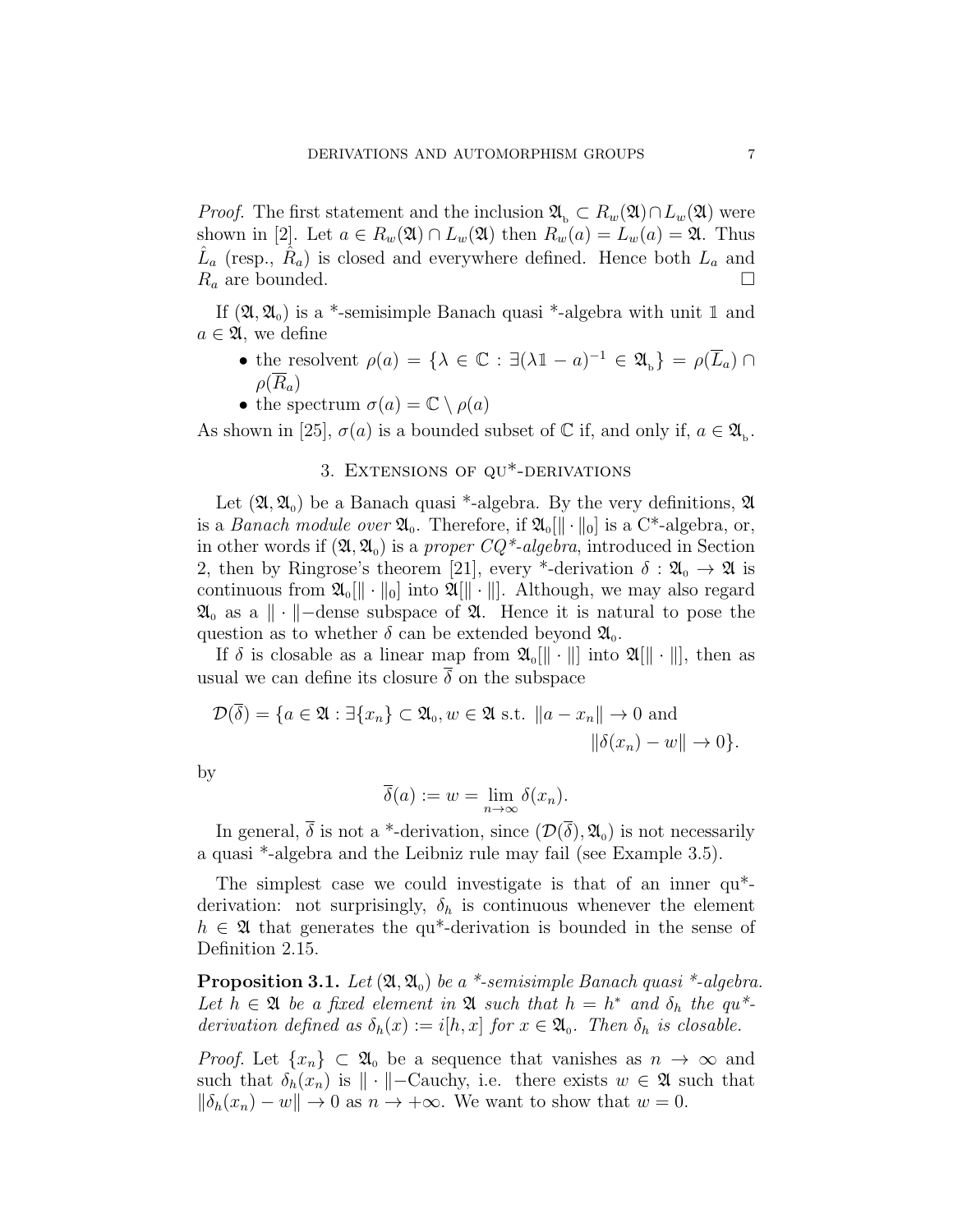On one hand, for every  $\varphi \in \mathcal{S}_{\mathfrak{A}_{0}}(\mathfrak{A})$  and for every  $u, v \in \mathfrak{A}_{0}$ ,

$$
\varphi(\delta_h(x_n)u, v) = i\varphi(hx_nu, v) - i\varphi(x_nhu, v)
$$
  
=  $i\varphi(x_nu, hv) - i\varphi(hu, x_n^*v) \to 0.$ 

On the other hand, by the hypotheses  $\varphi(\delta_h(x_n)u, v) \to \varphi(wu, v)$ , for every  $\varphi \in \mathcal{S}_{\mathfrak{A}_{0}}(\mathfrak{A})$  and for every  $u, v \in \mathfrak{A}_{0}$ . We conclude by Lemma 2.6 and the arbitrary choice of  $\varphi \in \mathcal{S}_{\mathfrak{A}_{0}}(\mathfrak{A}).$  $(2\mathfrak{l})$ .

Let us now assume that  $\delta$  is a closable qu<sup>\*</sup>-derivation. We consider the question as to whether its closure  $\delta$  is a \*-derivation in some weaker sense; i.e.; if a sort of Leibniz rule still hold.

**Proposition 3.2.** Let  $(\mathfrak{A}, \mathfrak{A}_0)$  be a \*-semisimple Banach quasi \*-algebra with  $\mathfrak{A}[\tau_w]$  sequentially complete. Let  $\delta$  be a closable qu\*-derivation of  $(\mathfrak{A}, \mathfrak{A}_0)$  with closure  $\delta$ . Then, if  $a, b \in \mathcal{D}(\delta)$  and  $a \Box b$  is well-defined, there exists an element  $\overline{\delta}_w(a\Box b) \in \mathfrak{A}$  such that

$$
\varphi(\overline{\delta}_w(a\Box b)u,v)=\varphi(bu,\overline{\delta}(a)^*v)+\varphi(\overline{\delta}(b)u,a^*v)\quad\forall u,v\in\mathfrak{A}_0,\varphi\in\mathcal{S}_{\mathfrak{A}_0}(\mathfrak{A}).
$$

*Proof.* Suppose that  $\delta$  is a closable qu<sup>\*</sup>-derivation and let  $\overline{\delta}$  be its closure. Let  $a, b \in \mathcal{D}(\overline{\delta})$ , then there exist sequences  $\{x_n\}, \{y_n\}$  of elements in  $\mathfrak{A}_0$  such that  $||x_n - a|| \to 0$ ,  $||y_n - b|| \to 0$  and  $||\delta(x_n) - \overline{\delta}(a)|| \to 0$ ,  $\|\delta(y_n) - \overline{\delta}(b)\| \to 0.$ 

The sequence  $\{x_n y_n\} \subset \mathfrak{A}_0$  is  $\tau_w$ -convergent to  $a \circ b$  and  $\{\delta(x_n y_n)\}$ is  $\tau_w$ –Cauchy. By the sequential completeness of  $\mathfrak{A}[\tau_w]$ , there exists  $c \in \mathfrak{A}$  such that  $\delta(x_n y_n) \xrightarrow{\tau_w} c$ . Computing the  $\tau_w$ -limit

$$
\varphi(\delta(x_ny_n)u, v) = \varphi(\delta(x_n)y_nu, v) + \varphi(x_n\delta(y_n)u, v)
$$
  

$$
= \varphi(y_nu, \delta(x_n)^*v) + \varphi(\delta(y_n)u, x_n^*v)
$$
  

$$
\to \varphi(bu, \overline{\delta}(a)^*v) + \varphi(\overline{\delta}(b)u, a^*v),
$$

for every  $u, v \in \mathfrak{A}_0$ , for all  $\varphi \in \mathcal{S}_{\mathfrak{A}_0}(\mathfrak{A}),$  we obtain

$$
\overline{\delta}_w(a\Box b) := c = \tau_w - \lim_{n \to \infty} \delta(x_n y_n)
$$

and therefore

$$
\varphi(\overline{\delta}_w(a\Box b)u,v)=\varphi(bu,\overline{\delta}(a)^*v)+\varphi(\overline{\delta}(b)u,a^*v)\quad\forall\varphi\in\mathcal{S}_{\mathfrak{A}_0}(\mathfrak{A}),u,v\in\mathfrak{A}_0.
$$

Example 3.3. Consider the Banach quasi \*-algebra  $(L^p(\mathbb{R}), \mathcal{C}_c^{\infty}(\mathbb{R}))$ . For  $p \geq 2 \left( L^p(\mathbb{R}), \mathcal{C}_c^{\infty}(\mathbb{R}) \right)$  is a \*-semisimple Banach quasi \*-algebra. Define on  $\mathcal{C}_c^{\infty}(\mathbb{R})$  the derivation  $\delta(f) = f'$  for every  $f \in \mathcal{C}_c^{\infty}(\mathbb{R})$ , where f' is the classical derivative of f. Then  $\delta$  is closable and its closure is the *weak* derivative in  $W^{1,p}(\mathbb{R})$ . This is a favourable situation because  $W^{1,p}(\mathbb{R})$ is a \*-algebra and the Leibniz rule works for the weak derivative.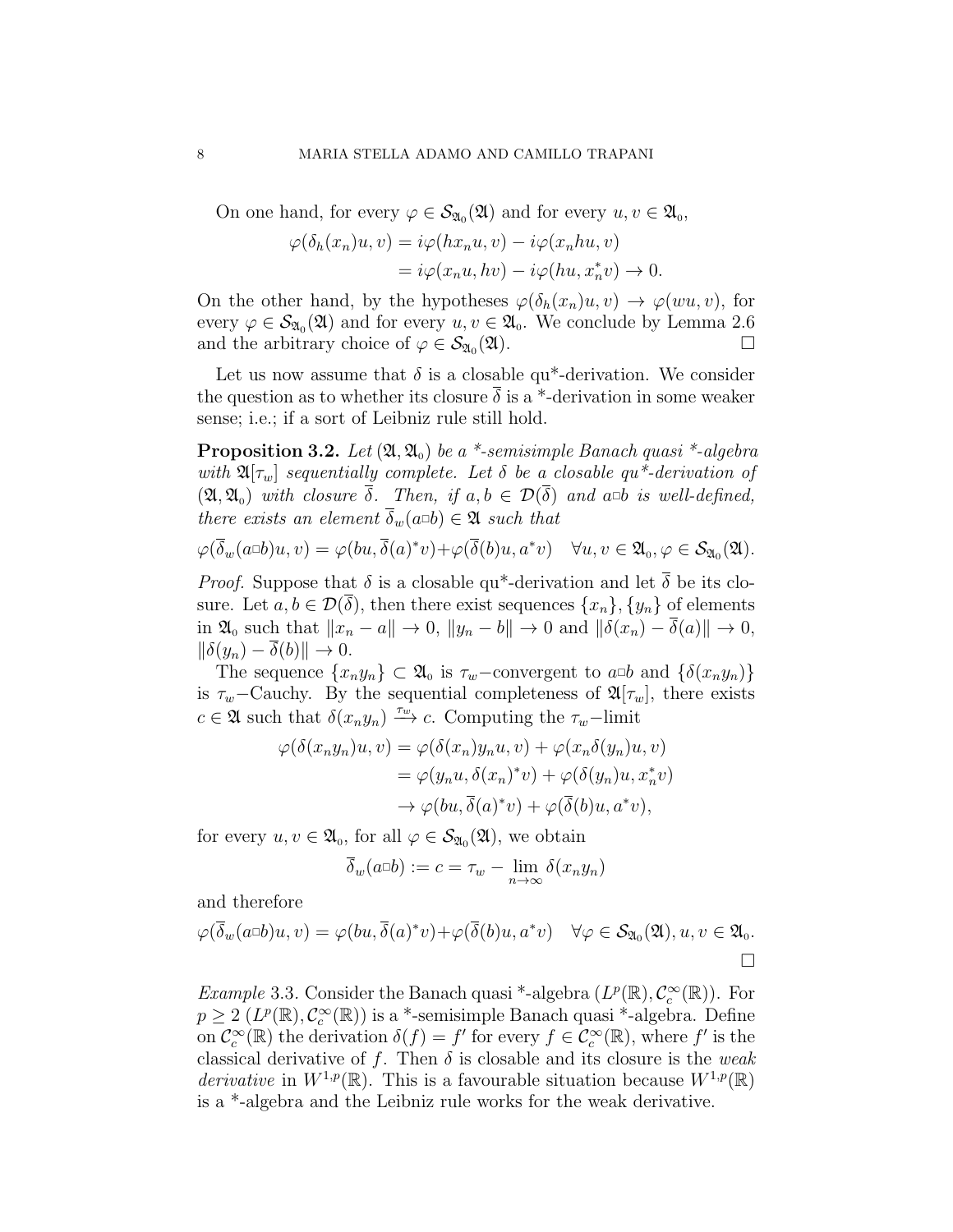Example 3.4. Working again with the derivative operator, we can construct an example where the domain of the closure of a qu\*-derivation is a genuine quasi \*-algebra. Let

$$
\mathcal{D}(S) := \{ f \in L^2([0,1]) : f \text{ absolutely continuous, } f' \in L^2([0,1]), f(0) = f(1) \}
$$

and define  $Sf = f'$ .  $\mathcal{D}(S)$  is a \*-algebra with the usual operations and conjugation of functions and  $S^* = -S$ .  $\mathcal{D}(S)$  is also a Hilbert space with the graph norm  $||f||_S = (||f||^2 + ||Sf||^2)^{1/2}$ . Let us denote it by  $\mathcal{H}_S$ . If  $\mathcal{H}_S^{\times}$  denotes its conjugate dual, which is a Hilbert space endowed with the usual dual norm, then S maps  $\mathcal{H}_S$  into  $\mathcal{H}_S^{\times}$  continuously. In particular,  $S: \mathcal{H}_S \to L^2([0,1])$  continuously, then it has a continuous extension  $\hat{S}$ :  $L^2([0,1]) \to \mathcal{H}_S^{\times}$  defined by  $\langle \hat{S}f|g \rangle = -\langle f|Sg \rangle$  for  $f \in$  $L^2([0,1])$  and  $g \in \mathcal{H}_S$ .

We may also regard  $\hat{S}$  as a densely defined operator in  $\mathcal{H}_S^{\times}$ . Then S is closable since its hilbertian adjoint in  $\mathcal{H}_S^{\times}$ , denoted by  $\hat{S}^{\times}$ , is densely defined; in fact  $\hat{S}^{\times} \supset -S$ . It is clear that S is a qu<sup>\*</sup>-derivation of the Banach quasi \*-algebra  $(\mathcal{H}_S^{\times}, \mathcal{H}_S)$ . Moreover, the inclusions  $S \subset \hat{S}$  and  $S \subset \hat{S}^{\times}$  imply that  $\mathcal{D}(S^{\times \times}) = \mathcal{D}(\hat{S}^{\times \times}) \supset L^2([0,1])$ . But  $\hat{S} = -S^{\times}$ , by definition. Hence  $\mathcal{D}(S^{\times \times}) = \mathcal{D}(\overline{S}) = \mathcal{D}(\hat{S}) = L^2([0,1]), \overline{S}$  denotes here the closure of S in  $\mathcal{H}_{S}^{\times}$ . It is easily seen that  $(L^{2}([0,1]), \mathcal{H}_{S})$  is a quasi \*-algebra and that the Leibniz rule works in this case.

It is interesting to compute explicitly the action of  $\hat{S}$  on some elements of  $\mathcal{D}(\overline{S})$ . For instance, if  $f \in C^1([0,1])$  we can compute explicitly  $\hat{S}f$ . We have in fact, for every  $q \in \mathcal{D}(S)$ 

$$
\langle \hat{S}f|g \rangle = -\langle f|Sg \rangle = -\int_0^1 f(x)\overline{g'(x)}dx
$$
  
=  $-(f(1) - f(0))\overline{g(0)} + \int_0^1 f'(x)\overline{g(x)}dx$   
=  $\langle f' - (f(1) - f(0))\delta_0|g \rangle$ ,

where  $\delta_0$  denotes here the Dirac delta functional centered at 0.

*Example* 3.5. Let  $(\mathcal{H}, \mathfrak{A}_0)$  be a Hilbert quasi \*-algebra; that is,  $\mathcal{H}$  is the Hilbert space completion of a Hilbert algebra  $\mathfrak{A}_{0}$  with inner product  $\langle \cdot | \cdot \rangle$  (see, for instance, [1]). Let  $\delta : \mathfrak{A}_{0} \to \mathcal{H}$  be a qu<sup>\*</sup>-derivation. Then  $\delta$  can be regarded as a densely defined linear operator in  $\mathcal{H}$ . To avoid possible confusion, if  $T: \mathfrak{A}_{0} \to \mathcal{H}$ , we denote by  $T^*$  its adjoint. The qu<sup>\*</sup>-derivation  $\delta$  is closable if, and only if, it admits a densely defined adjoint  $\delta^*$ . Let  $\mathcal{D}(\delta^*)$  denote the domain of  $\delta^*$ . It is easy to check that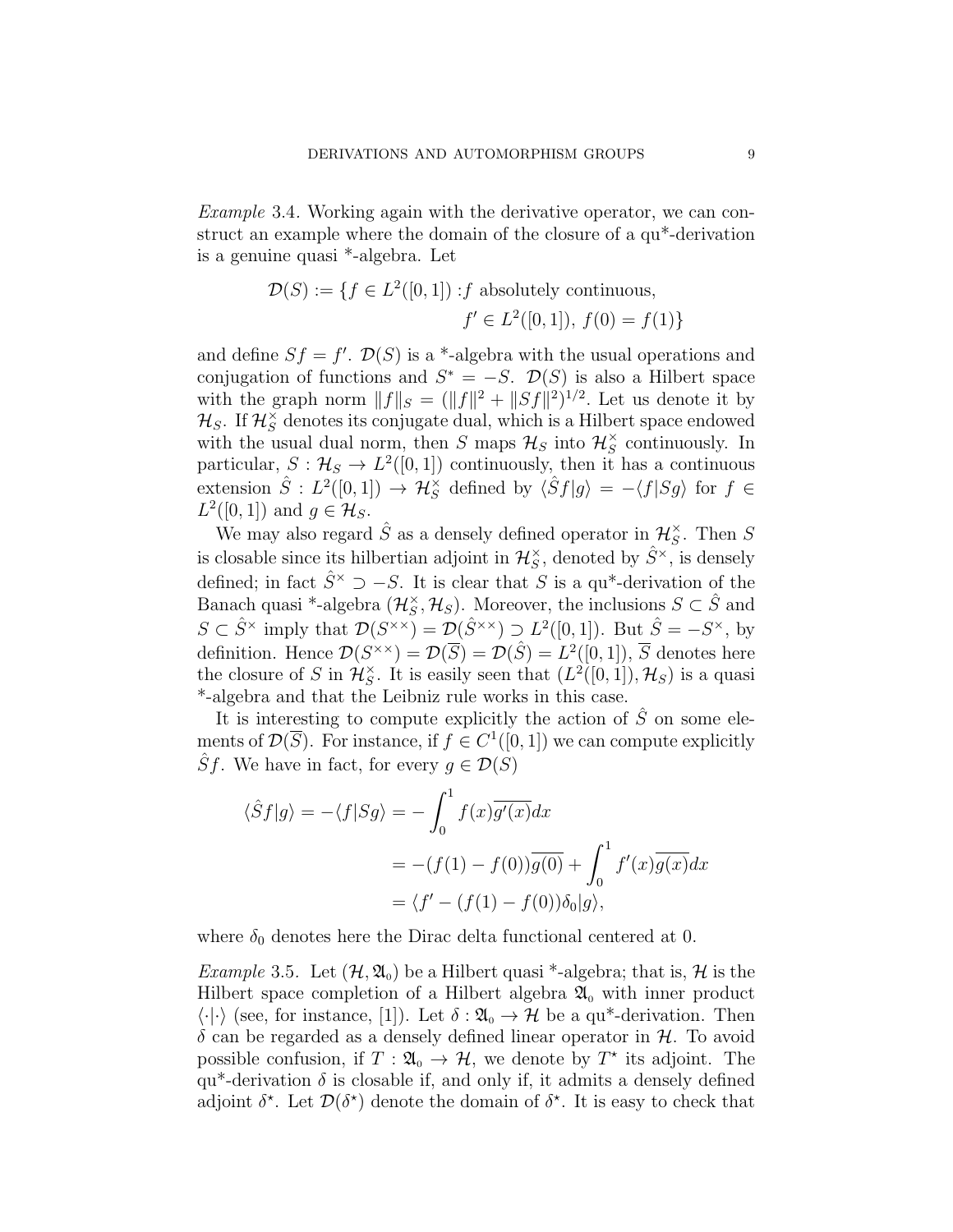$\xi \in \mathcal{D}(\delta^*)$  if, and only if,  $\xi^* \in \mathcal{D}(\delta^*)$ . Let us assume that  $\mathfrak{A}_0 \subset \mathcal{D}(\delta^*)$ . Then, for every  $x, y, z \in \mathfrak{A}_0$ , the following equality holds

$$
\langle \delta(x) | yz \rangle = \langle x | \delta^*(y)z \rangle - \langle x | y\delta(z) \rangle.
$$

Hence  $\delta^*(yz) = \delta^*(y)z - y\delta(z)$  for every  $y, z \in \mathfrak{A}_0$ . Thus  $\delta^*$  is not, in general, a qu\*-derivation. A necessary and sufficient condition for this to be true is that  $\delta^*(x) = -\delta(x)$ , for every  $x \in \mathfrak{A}_0$ . This is exactly what happens when  $\delta = \delta_h$ , where  $h = h^* \in \mathfrak{A}$  and  $\delta_h(x) = i[h, x] =$  $i(hx-xh)$ ,  $x \in \mathfrak{A}_0$ . An easy computation shows, in fact, that  $\delta_h \subset -\delta_h^*$ . Let  $\xi \in \mathcal{D}(\delta^*)$  and  $y \in \mathfrak{A}_0$ , then, for every  $x \in \mathfrak{A}_0$  we get

$$
\langle \delta(x)|\xi y \rangle = \langle x|\delta^*(\xi)y \rangle - \langle x\delta(y^*)|\xi \rangle = \langle x|\delta^*(\xi)y \rangle - \langle R_{\delta(y^*)}x|\xi \rangle.
$$

From these equalities we deduce that  $(\mathcal{D}(\delta^*), \mathfrak{A}_0)$  is a quasi \*-algebra if, and only if,

(3.1) 
$$
\mathcal{D}(\delta^*) \subset \bigcap_{y \in \mathfrak{A}_0} \mathcal{D}(R^*_{\delta(y^*)}).
$$

The closure  $\bar{\delta}$  clearly coincides with  $\delta^{\star\star}$ . Let  $\xi \in \mathcal{D}(\bar{\delta})$ ; then there exists a sequence $\{z_n\} \subset \mathfrak{A}_0$ , such that  $z_n \to \xi$  and  $\delta(z_n) \to \overline{\delta}(\xi)$ . Then, if  $\eta \in \mathcal{D}(\delta^*)$  and  $y \in \mathfrak{A}_0$ ,

$$
\langle \delta^*(\eta) | \xi y \rangle = \lim_{n \to \infty} \langle \delta^*(\eta) | z_n y \rangle = \lim_{n \to \infty} \langle \eta | \delta(z_n y) \rangle
$$
  
= 
$$
\lim_{n \to \infty} \langle \eta | \delta(z_n) y + z_n \delta(y) \rangle = \langle \eta | \overline{\delta}(\xi) y \rangle + \lim_{n \to \infty} \langle \eta | z_n \delta(y) \rangle.
$$

From these equalities it follows that  $\xi y \in \mathcal{D}(\delta^{**}) = \mathcal{D}(\overline{\delta})$  if, and only if,  $\xi \in \mathcal{D}(\overline{R_{\delta(y)}})$ . Therefore  $(\mathcal{D}(\overline{\delta}), \mathfrak{A}_0)$  is a quasi \*-algebra if, and only if,

(3.2) 
$$
\mathcal{D}(\overline{\delta}) \subset \bigcap_{y \in \mathfrak{A}_0} \mathcal{D}(\overline{R_{\delta(y)}}).
$$

# 4. Weak derivations on \*-semisimple Banach quasi \*-algebras

Derivations, in many occurrences, stem out as generators of automorphisms groups. In this section we will start our analysis taking first of all, this point of view. The discussion in the previous section makes clear that the existence of *sufficiently many sesquilinear forms*  $\varphi$  to work with is crucial when dealing with this problem. For this reason, from now on we will focus our attention to the case of \*-semisimple Banach quasi \*-algebras.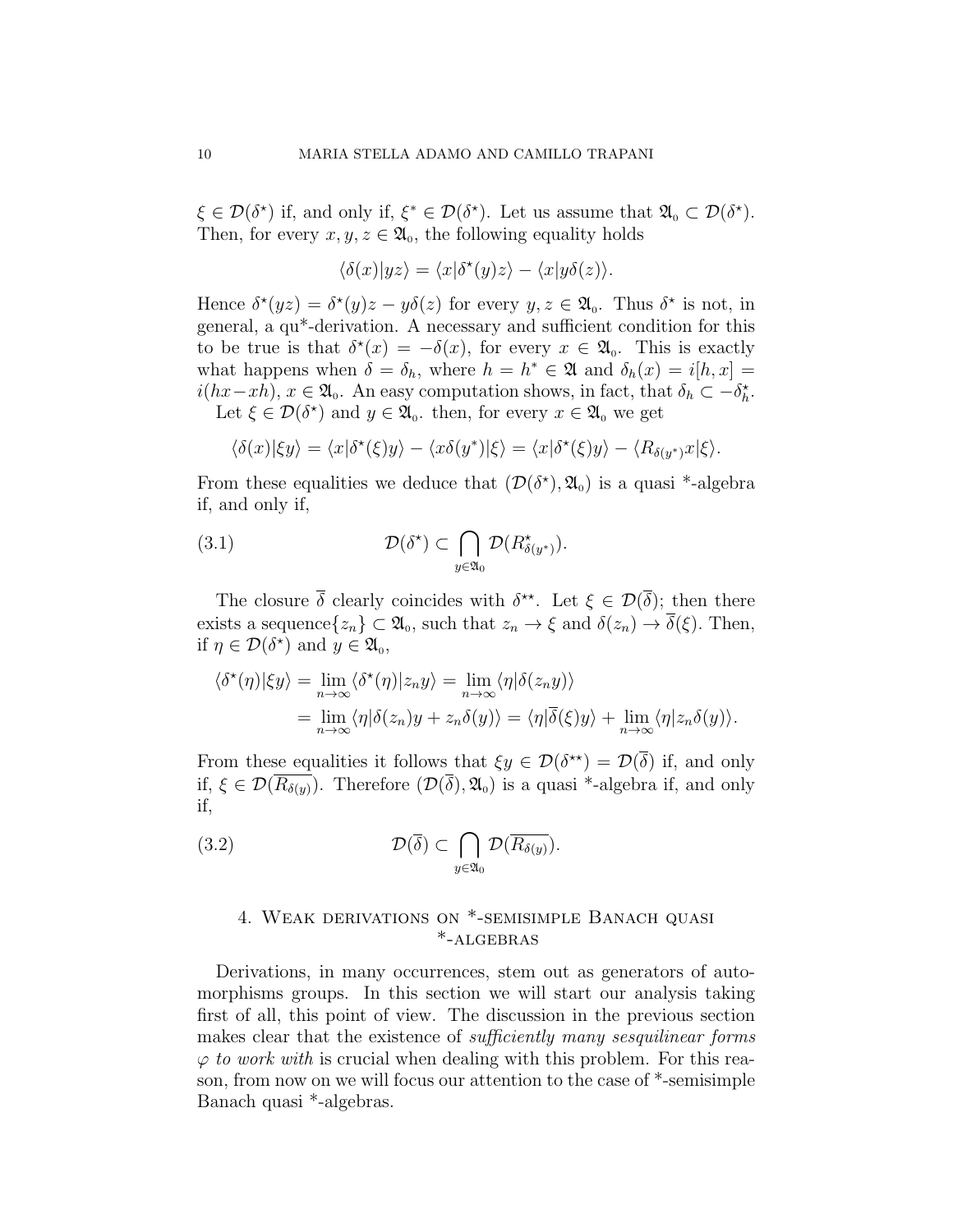4.1. Infinitesimal generators of weak \*-automorphism groups. As it is known, in the case of  $C^*$ -algebras  $*$ -derivations arise as infinitesimal generators of \*-automorphisms groups. Let us examine this aspect.

**Definition 4.1.** Let  $(\mathfrak{A}, \mathfrak{A}_0)$  be a \*-semisimple Banach quasi \*-algebra and  $\theta$  :  $\mathfrak{A} \rightarrow \mathfrak{A}$  a linear bijection. We say that  $\theta$  is a weak  $*$ automorphism of  $(\mathfrak{A}, \mathfrak{A}_0)$  if

- (i)  $\theta(a^*) = \theta(a)^*$ , for every  $a \in \mathfrak{A}$ ;
- (ii)  $\theta(a) = \theta(b)$  is well defined if, and only if,  $a = b$  is well defined and, in this case,

$$
\theta(a\Box b) = \theta(a)\Box\theta(b).
$$

By the previous definition, if  $\theta$  is a weak \*-automorphism, then  $\theta^{-1}$ is a weak \*-automorphism too.

**Lemma 4.2.** If  $\theta$  is a weak \*-automorphism of a \*-semisimple Banach quasi \*-algebra  $(\mathfrak{A}, \mathfrak{A}_{0})$ , then  $\theta(\mathfrak{A}_{b}) = \mathfrak{A}_{b}$ .

*Proof.* Let  $a \in \mathfrak{A}_b$ , then  $a \Box b$  is well defined for every  $b \in \mathfrak{A}$ . Hence,  $\theta(a) \in R_w(\theta(\mathfrak{A})) = R_w(\mathfrak{A})$ . Similarly,  $\theta(a) \in L_w(\mathfrak{A})$ . Thus  $\theta(a) \in \mathfrak{A}_b$ , by Lemma 2.16. Applying this result to  $\theta^{-1}$  one gets the converse  $\Box$ inclusion.  $\Box$ 

**Definition 4.3.** Let  $(\mathfrak{A}, \mathfrak{A}_0)$  be a \*-semisimple Banach quasi \*-algebra. Suppose that for every fixed  $t \in \mathbb{R}$ ,  $\beta_t$  is a weak \*-automorphism of  $\mathfrak{A}$ . If

(i) 
$$
\beta_0(a) = a, \forall a \in \mathfrak{A}
$$
  
(ii)  $\beta_{t+s}(a) = \beta_t(\beta_s(a)), \forall a \in \mathfrak{A}$ 

then we say that  $\beta_t$  is a *one-parameter group of weak* \*-*automorphisms* of  $(\mathfrak{A}, \mathfrak{A}_0)$ . If  $\tau$  is a topology on  $\mathfrak{A}$  and the map  $t \mapsto \beta_t(a)$  is  $\tau$ continuous, for every  $a \in \mathfrak{A}$ , we say that  $\beta_t$  is a  $\tau$ -continuous weak \*-automorphism group.

The definition of the infinitesimal generator of  $\beta_t$  is now quite natural. If  $\beta_t$  is  $\tau$ -continuous, we set

$$
\mathcal{D}(\delta_{\tau}) = \left\{ a \in \mathfrak{A} : \lim_{t \to 0} \frac{\beta_t(a) - a}{t} \text{ exists in } \mathfrak{A}[\tau] \right\}
$$

and

$$
\delta_{\tau}(a) = \tau - \lim_{t \to 0} \frac{\beta_t(a) - a}{t}, \quad a \in \mathcal{D}(\delta_{\tau}).
$$

If the involution  $a \mapsto a^*$  is  $\tau$ -continuous, then  $a \in \mathcal{D}(\delta_\tau)$  implies  $a^* \in \mathcal{D}(\delta_\tau)$  and  $\delta(a^*) = \delta(a)^*$ . Clearly,  $\mathcal{D}(\delta_{\tau_n}) \subseteq \mathcal{D}(\delta_{\tau_{s^*}}) \subseteq \mathcal{D}(\delta_{\tau_w})$ .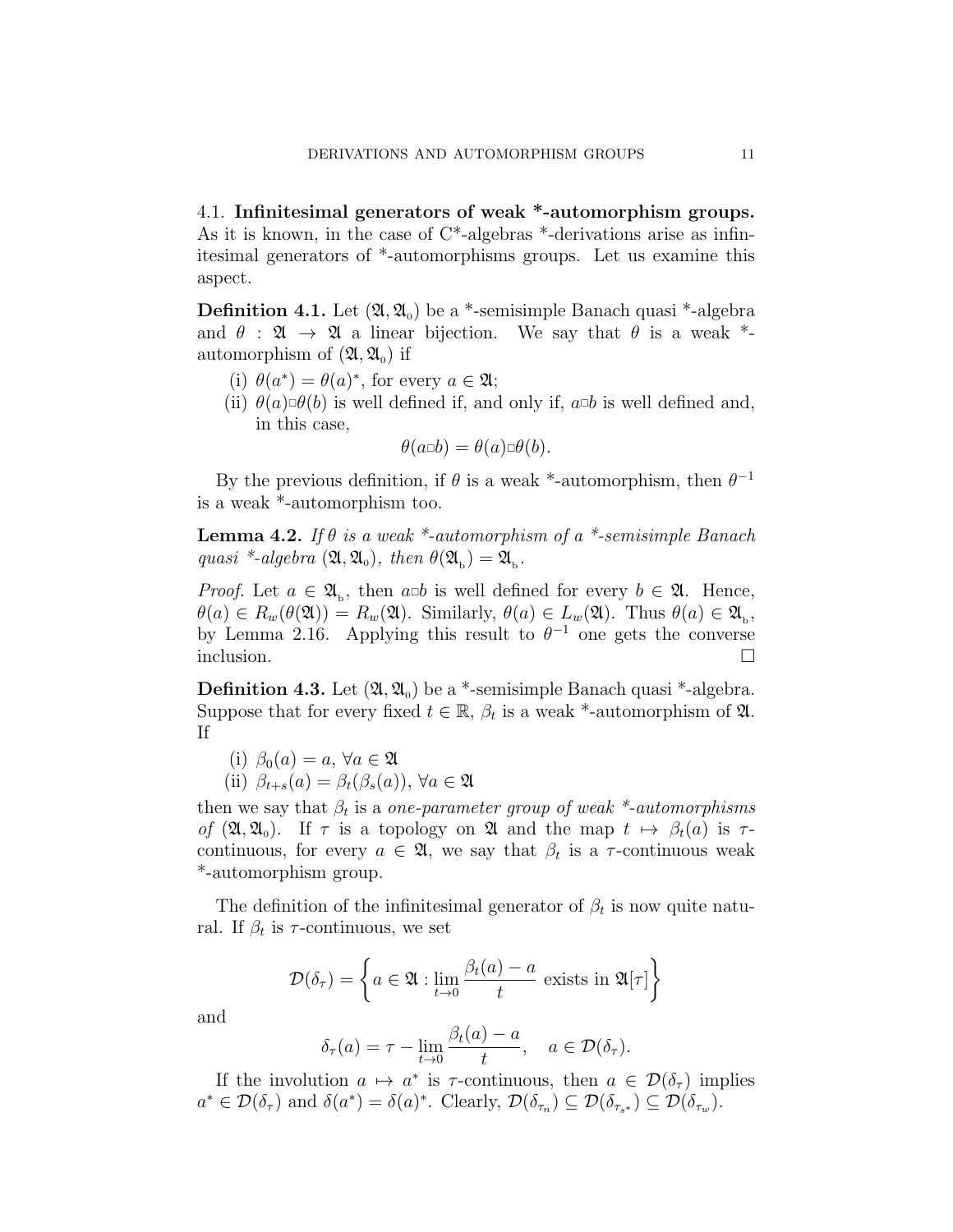Of course, one would expect, in analogy with the C\*-situation, that  $\mathcal{D}(\delta_{\tau})$  is a partial \*-algebra and that  $\delta$  is a \*-derivation in a sense to be specified; in other words, we should decide which form of Leibniz rule must be taken to define conveniently derivations on a partial \*-algebra. The following proposition suggests an answer to that question.

**Proposition 4.4.** Let  $(\mathfrak{A}, \mathfrak{A}_0)$  be a \*-semisimple Banach quasi \*-algebra and  $\beta_t$  a  $\tau_{s^*}$ -continuous weak \*-automorphism group of  $(\mathfrak{A}, \mathfrak{A}_0)$ . Then the following statements hold.

- (i)  $\delta_{\tau_{s^*}}(a^*) = \delta_{\tau_{s^*}}(a)^*$  for all  $a \in \mathcal{D}(\delta_{\tau_{s^*}})$ ;
- (ii) If  $a, b \in \mathcal{D}(\delta_{\tau_{s^*}})$  and  $a \circ b$  is well defined, then  $a \circ b \in \mathcal{D}(\delta_{\tau_w})$  and

$$
\varphi(\delta_{\tau_w}(a\Box b)x, y) = \varphi(bx, \delta_{\tau_{s^*}}(a)^*y) + \varphi(\delta_{\tau_{s^*}}(b)x, a^*y),
$$
  

$$
\forall a, b \in \mathcal{D}(\delta_{\tau_{s^*}}), a \in L_w(b); x, y \in \mathfrak{A}_0.
$$

(iii) If  $\mathcal{D}(\delta_{\tau_w}) = \mathcal{D}(\delta_{\tau_n})$  then  $\mathcal{D}(\delta_{\tau_n})$  is a partial \*-algebra with respect to the weak multiplication.

*Proof.* We prove only (ii). Let  $a, b \in \mathcal{D}(\delta_{\tau,*})$ , with  $a \in L_w(b)$ . If  $x, y \in \mathfrak{A}_0$ , then

$$
\lim_{t \to 0} \varphi \left( \frac{\beta_t(a \Box b) - a \Box b}{t} x, y \right) = \lim_{t \to 0} \varphi \left( \frac{\beta_t(a) \Box \beta_t(b) - a \Box b}{t} x, y \right)
$$

$$
= \lim_{t \to 0} \frac{1}{t} \left[ \varphi((\beta_t(a) \Box \beta_t(b)) x, y) - \varphi(\beta_t(b) x, a^* y) \right]
$$

$$
+ \lim_{t \to 0} \frac{1}{t} \left[ \varphi(\beta_t(b) x, a^* y) - \varphi(b x, a^* y) \right]
$$

Now, for the first term on the right hand side, we have

$$
\begin{split}\n&\left|\frac{1}{t}\left[\varphi((\beta_t(a)\Box \beta_t(b))x,y) - \varphi(\beta_t(b)x,a^*y)\right] - \varphi(bx,\delta_{\tau_{s^*}}(a)^*y)\right| \\
&\leq \left|\varphi\left(\beta_t(b)x,\frac{\beta_t(a)^* - a^*}{t}y\right) - \varphi(\beta_t(b)x,\delta_{\tau_{s^*}}(a)^*y)\right| \\
&+ \left|\varphi(\beta_t(b)x,\delta_{\tau_{s^*}}(a)^*y) - \varphi(bx,\delta_{\tau_{s^*}}(a)^*y)\right| \\
&\leq \varphi(\beta_t(b)x,\beta_t(b)x)^{1/2}\varphi\left(\frac{\beta_t(a)^* - a^*}{t}y - \delta_{\tau_{s^*}}(a)^*y,\frac{\beta_t(a)^* - a^*}{t}y - \delta_{\tau_{s^*}}(a)^*y\right)^{1/2} \\
&+ \varphi((\beta_t(b)-b)x,\beta_t(b)-b)x)^{1/2}\varphi(\delta_{\tau_{s^*}}(a)^*y,\delta_{\tau_{s^*}}(a)^*y)^{1/2} \to 0.\n\end{split}
$$

because of the  $\tau_{s^*}$ -continuity of  $\beta_t$  and of the involution. As for the second term we have, taking into account that  $b \in \mathcal{D}(\delta_{\tau_{s^*}})$ ,

$$
\lim_{t \to 0} \frac{1}{t} \left( \varphi(\beta_t(b)x, a^*y) - \varphi(bx, a^*y) \right) = \varphi(\delta_{\tau_{s^*}}(b)x, a^*y).
$$

This proves at once that if  $a, b \in \mathcal{D}(\delta_{\tau,*})$  and  $a \Box b$  is well-defined, then  $a \Box b \in$  $\mathcal{D}(\delta_{\tau_w})$  and

$$
\varphi(\delta_{\tau_w}(a\Box b)x,y)=\varphi(bx,\delta_{\tau_{s^*}}(a)^*y)+\varphi(\delta_{\tau_{s^*}}(b)x,a^*y),\quad \forall x,y\in\mathfrak{A}_0.
$$

 $\Box$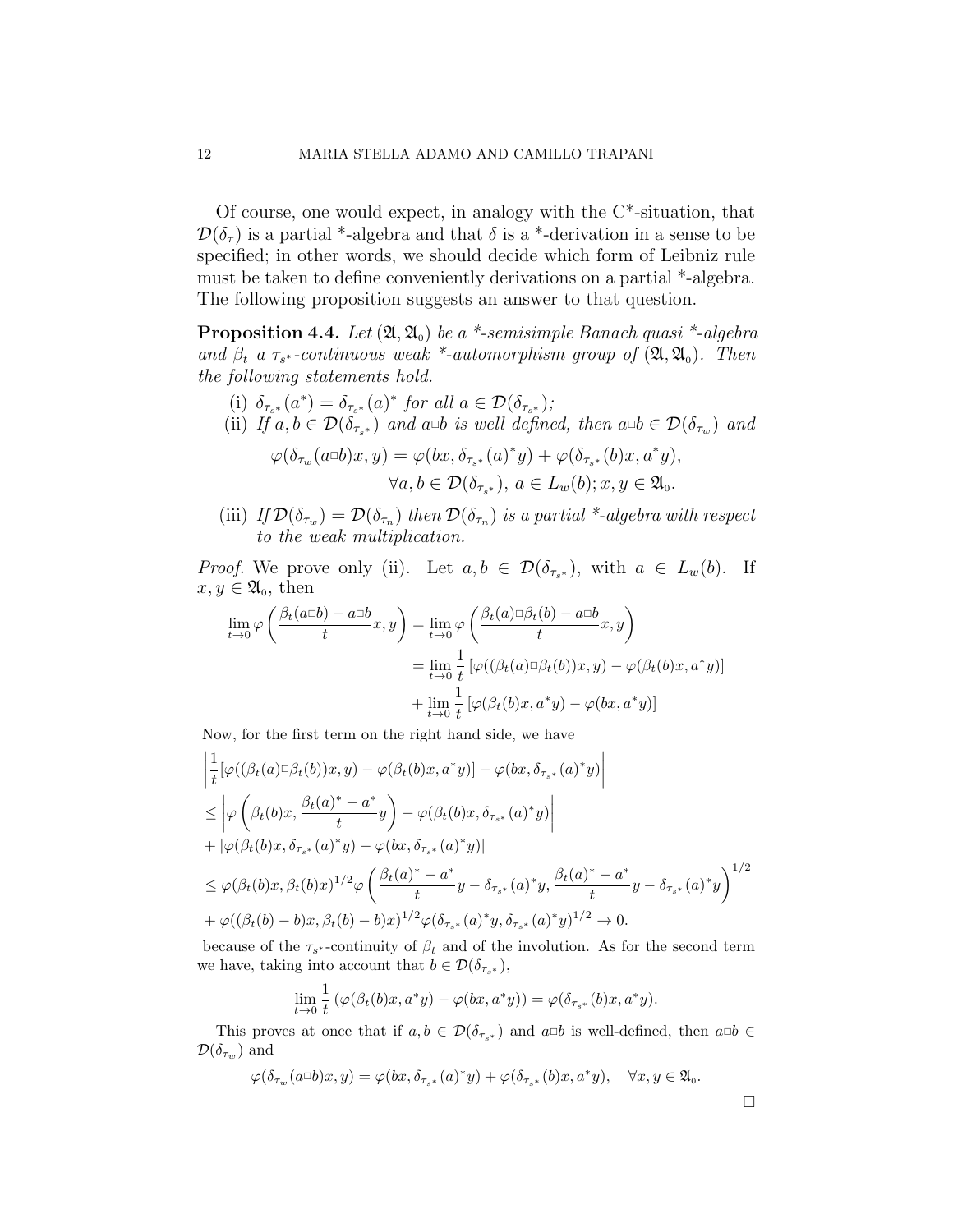Proposition 4.4 suggests the following definition inspired by the one given in [3, Definition 3.2] for partial \*-algebras of unbounded operators.

**Definition 4.5.** Let  $(\mathfrak{A}, \mathfrak{A}_0)$  be a \*-semisimple Banach quasi \*-algebra and  $\delta$  a linear map of  $\mathcal{D}(\delta)$  into  $\mathfrak{A}$ , where  $\mathcal{D}(\delta)$  is a partial \*-algebra with respect to the weak multiplication  $\Box$ . We say that  $\delta$  is a weak \*-derivation of  $(\mathfrak{A}, \mathfrak{A}_{0})$  if

- (i)  $\mathfrak{A}_{0} \subset \mathcal{D}(\delta)$
- (ii)  $\delta(x^*) = \delta(x)^*, \ \forall x \in \mathfrak{A}_0$
- (iii) if  $a, b \in \mathcal{D}(\delta)$  and  $a \Box b$  is well defined, then  $a \Box b \in \mathcal{D}(\delta)$  and

$$
\varphi(\delta(a\Box b)x, y) = \varphi(bx, \delta(a)^*y) + \varphi(\delta(b)x, a^*y),
$$

for all  $\varphi \in \mathcal{S}_{\mathfrak{A}_{0}}(\mathfrak{A}),$  for every  $x, y \in \mathfrak{A}_{0}$ .

Clearly, every qu\*-derivation is a weak \*-derivation with the assumption  $\mathcal{D}(\delta) = \mathfrak{A}_0$ .

*Example* 4.6. The space  $L^p(\mathbb{R})$ ,  $p \geq 1$ , can be coupled with several \*-algebras of functions (for instance,  $C_c^{\infty}(\mathbb{R})$ ,  $C_o(\mathbb{R}) \cap L^p(\mathbb{R})$ ,  $W^{1,2}(\mathbb{R})$ ) to obtain a Banach quasi \*-algebra. For  $p \geq 2$ ,  $(L^p(\mathbb{R}), C_c^{\infty}(\mathbb{R}))$  is a \*-semisimple Banach quasi \*-algebra: the corresponding set  $\mathcal{S}_{\mathfrak{A}_0}(\mathfrak{A})$  is given by the form  $\varphi_w$  defined for  $w \in L^{\frac{p}{p-2}}(\mathbb{R})$  (for  $p=2, \frac{p}{p-2}=\infty$ ),  $w \geq 0$ ,

$$
\varphi_w(f,g) = \int_{\mathbb{R}} f(x) \overline{g(x)} w(x) dx.
$$

The weak multiplication  $f \Box g$  is well defined if, and only if,  $fg \in L^p(\mathbb{R})$ . Let us define for  $v \in \mathbb{R}$ ,  $\beta_t(f) = f_t$  where  $f_t(x) = f(x + t)$ ,  $f \in L^p(\mathbb{R})$ . Then  $\beta_t$  is a weak \*-automorphisms group. Its infinitesimal generator is, formally, the derivative operator with domain  $W^{1,p}(\mathbb{R})$ . If we change the \*-algebra taking for instance  $C_o(\mathbb{R}) \cap L^p(\mathbb{R})$  we see that the domain of  $\delta$  does not contain  $\mathfrak{A}_0$ , in general.

## 5. Integrating weak \*-derivations

As it is known from Bratteli-Robinson theorem [10, 11, 12]) the fact that a <sup>\*</sup>-derivation  $\delta$  is closed is a necessary (albeit insufficient) condition for  $\delta$  to be the generator of a norm continuous one-parameter group  $\beta$  of \*-automorphisms of a C\*-algebra or, in other words, for  $\delta$  to be integrable. In this section we will prove analogous results in the case of \*-semisimple Banach quasi \*-algebras. The investigation performed in the previous sections on the closability of qu or weak \*-derivations was, in a sense, preliminary for this scope.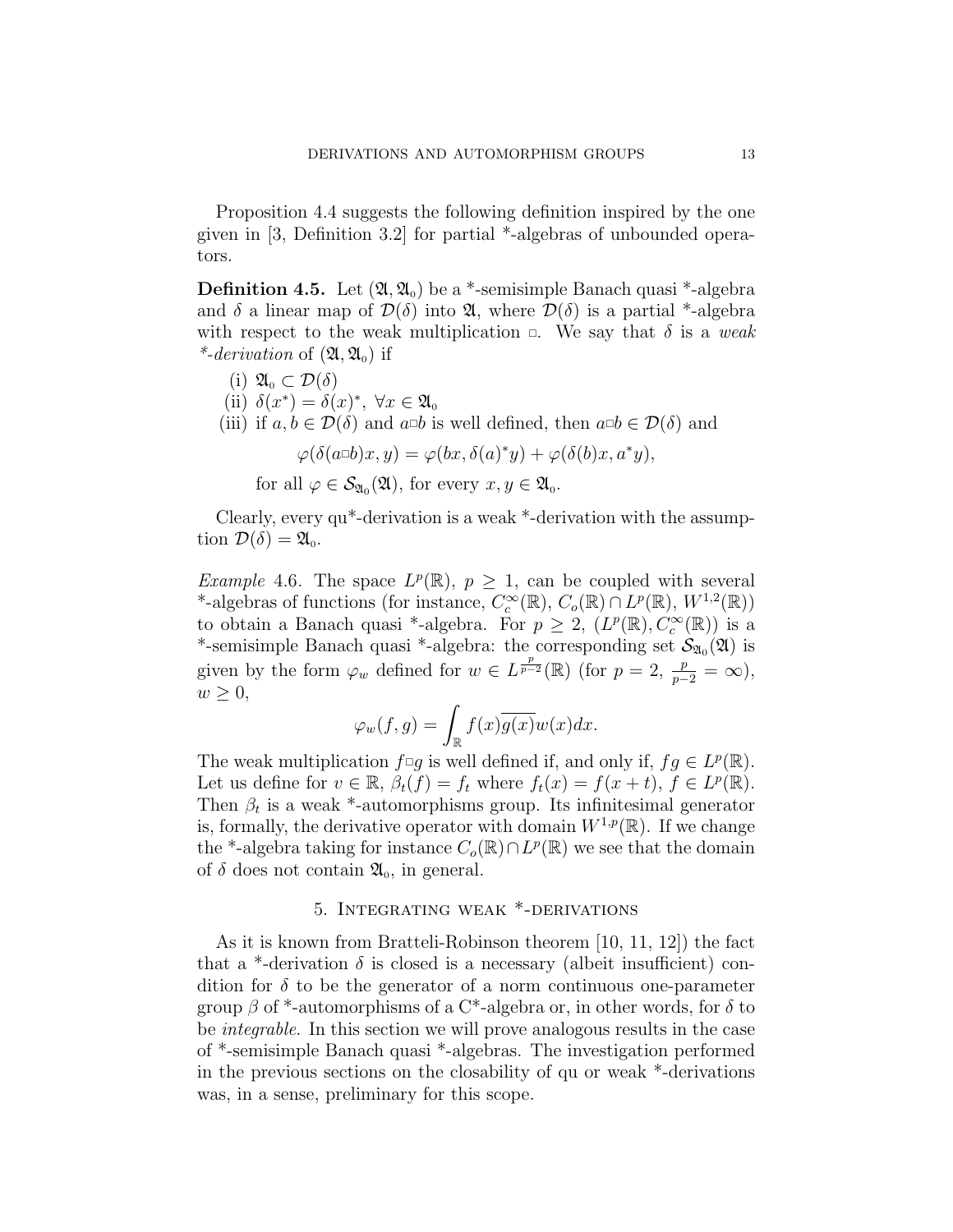**Theorem 5.1.** Let  $\delta : \mathcal{D}(\delta) \to \mathfrak{A}[\|\cdot\|]$  be a weak \*-derivation on a \*-semisimple Banach quasi \*-algebra  $(\mathfrak{A}, \mathfrak{A}_0)$ . Suppose that  $\delta$  is the infinitesimal generator of a uniformly bounded,  $\tau_n$ -continuous group of weak \*-automorphisms of  $(\mathfrak{A}, \mathfrak{A}_0)$ . Then  $\delta$  is closed; its resolvent set  $\rho(\delta)$  contains  $\mathbb{R} \setminus \{0\}$  and

(5.1)  $\|\delta(a) - \lambda a\| \ge |\lambda| \|a\|, \quad a \in \mathcal{D}(\delta), \lambda \in \mathbb{R}.$ 

Before proving Theorem 5.1, we first remind some properties on oneparameter groups  $\{\beta_t\}_{t\in\mathbb{R}}$  that can be proved as in [20].

**Lemma 5.2.** Let  $(\mathfrak{A}, \mathfrak{A}_0)$  be a \*-semisimple Banach quasi \*-algebra and let  $\{\beta_t\}_{t\in\mathbb{R}}$  be a uniformly bounded,  $\tau_n$ –continuous group of weak \*automorphisms of  $(\mathfrak{A}, \mathfrak{A}_0)$ , as in Theorem 5.1. Let  $\delta$  be the infinitesimal generator of  $\{\beta_t\}_{t\in\mathbb{R}}$ . Then

(1) for  $a \in \mathfrak{A}$ 

$$
\|\cdot\| - \lim_{h \to 0} \frac{1}{h} \int_{t}^{t+h} \beta_s(a) ds = \beta_t(a);
$$

(2) for 
$$
a \in \mathfrak{A}
$$
,  $\int_0^t \beta_s(a)ds \in \mathcal{D}(\delta)$  and  
\n
$$
\delta \left( \int_0^t \beta_s(a)ds \right) = \beta_t(a) - a;
$$
\n(3) for  $a \in \mathcal{D}(\delta)$ ,  $\beta_t(a) \in \mathcal{D}(\delta)$  and  
\n
$$
\frac{d}{dt}\beta_t(a) = \delta(\beta_t(a)) = \beta_t(\delta(a));
$$

(4) for 
$$
a \in \mathcal{D}(\delta)
$$
  

$$
\beta_t(a) - \beta_s(a) = \int_s^t \beta_r(\delta(a)) dr =
$$

*Proof of Theorem 5.1.* By (1) and (2) of Lemma 5.2, if  $a \in \mathfrak{A}$ , we define  $a_t := \frac{1}{t} \int_0^t \beta_s(a) ds$ , then  $a_t \in \mathcal{D}(\delta)$  for  $t \in \mathbb{R}$  and  $a_t \to a$  as  $t \to 0$ . We conclude  $\mathcal{D}(\delta) = \mathfrak{A}$ .

 $\int_0^t$ 

s

 $\delta(\beta_r(a))dr$ .

In order to prove that  $\delta$  is closed, let  $\{a_n\}$  in  $\mathcal{D}(\delta)$  such that  $a_n \to a$ and  $\delta(a_n) \to w$  as  $n \to \infty$ . By (4) of Lemma 5.2,

$$
\beta_t(a_n) - a_n = \int_0^t \beta_s(\delta(a_n))ds.
$$

Considering the limit on both sides of the equality and using again (4) of Lemma 5.2, we obtain

$$
\beta_t(a) - a = \int_0^t \beta_s(w) ds.
$$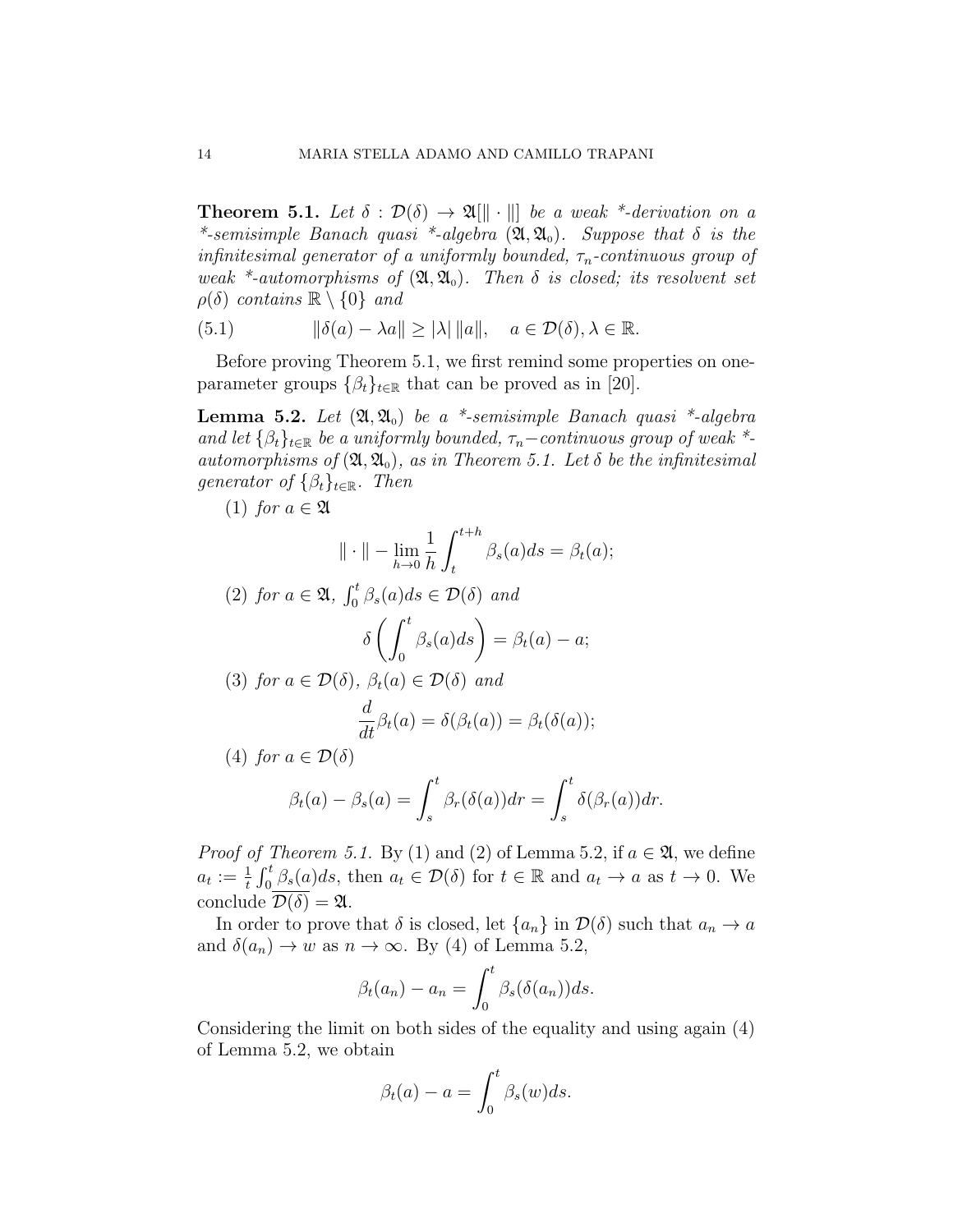Dividing by  $t \neq 0$  and taking the limit as  $t \to 0$ , we conclude by (1) of Lemma 5.2 that  $a \in \mathcal{D}(\delta)$  and  $\delta(a) = w$ , i.e.  $\delta$  is closed.

If  $\lambda = 0$ , the inequality is obvious. Now we consider  $\lambda > 0$  and define the operator

$$
R_{\lambda}(a) := \int_0^{\infty} e^{-\lambda t} \beta_t(a) dt.
$$

The continuity of  $t \mapsto \beta_t(a)$  for every  $a \in \mathfrak{A}$  and the uniform boundedness of  $\beta_t$  in t guarantee that the above operator is well-defined and

$$
||R_{\lambda}(a)|| \leq \frac{1}{\lambda} ||a||.
$$

Moreover,  $(\lambda I - \delta)(R_{\lambda}(a)) = a$ , for every  $a \in \mathfrak{A}$  and  $R_{\lambda}((\lambda I - \delta)(a)) = a$ a, for every  $a \in \mathcal{D}(\delta)$ . Indeed, the right hand side of the following

$$
\frac{\beta_h - I}{h}(R_\lambda(a)) = \frac{1}{h} \int_0^\infty e^{-\lambda t} \left[\beta_{t+h}(a) - \beta_t(a)\right] dt
$$

$$
= \frac{e^{\lambda h} - I}{h} \int_0^\infty e^{-\lambda t} \beta_t(a) dt - \frac{e^{\lambda h}}{h} \int_0^h e^{-\lambda t} \beta_t(a) dt
$$

tells us that  $R_\lambda(a) \in \mathcal{D}(\delta)$  and it converges to  $\lambda R_\lambda(a) - a$  for every  $a \in \mathfrak{A}$  and  $\lambda > 0$ . Thus,  $(\lambda I - \delta)R_{\lambda} = I$ .

By the closedness of  $\delta$  and again by Lemma 5.2, we obtain also the other equality. Indeed,

$$
R_{\lambda}(\delta(a)) = \int_0^{\infty} e^{-\lambda t} \beta_t(\delta(a)) dt = \int_0^{\infty} e^{-\lambda t} \delta(\beta_t(a)) dt
$$
  
= 
$$
\lim_{y \to \infty} \int_0^y e^{-\lambda t} \delta(\beta_t(a)) dt = \lim_{y \to \infty} \delta\left(\int_0^y e^{-\lambda t} \beta_t(a) dt\right)
$$
  
= 
$$
\delta\left(\int_0^{\infty} e^{-\lambda t} \beta_t(a) dt\right) = \delta(R_{\lambda}(a)).
$$

Hence,  $R_{\lambda}$  is the inverse of  $\lambda I - \delta$  and the conditions on the spectrum are verified.

The case when  $\lambda < 0$  can be handled in very similar way, by defining the operator  $R_{\lambda}(a)$  as

$$
R_{\lambda}(a) := \int_0^{\infty} e^{\lambda t} \beta_{-t}(a) dt.
$$

In order to prove that a closed weak \*-derivation is the infinitesimal generator of uniformly bounded,  $\tau_n$ –continuous group of weak \*-automorphisms further assumptions on  $\delta$  are needed.

∃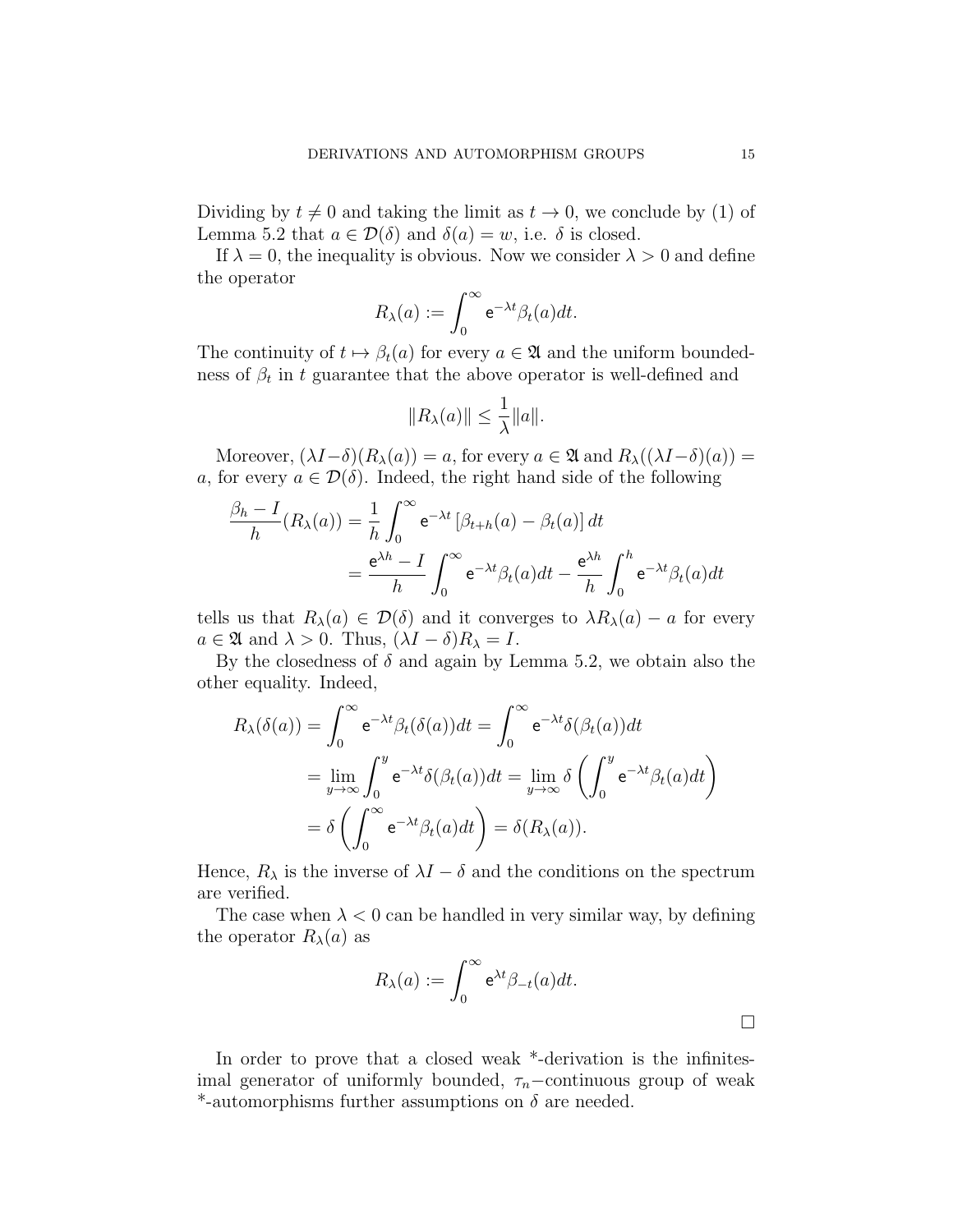**Theorem 5.3.** Let  $\delta : \mathcal{D}(\delta) \subset \mathfrak{A}_{\mathfrak{b}} \to \mathfrak{A}[\|\cdot\|]$  be a closed weak \*derivation on a \*-semisimple Banach quasi \*-algebra  $(\mathfrak{A}, \mathfrak{A}_0)$ . Suppose that  $\delta$  verifies the same conditions on its spectrum of Theorem 5.1 and  $\mathfrak{A}_0$  is a core for every multiplication operator  $\hat{L}_a$  for  $a \in \mathfrak{A}$ , i.e.  $\hat{L}_a = \overline{L}_a$ . Then  $\delta$  is the infinitesimal generator of a uniformly bounded,  $\tau_n$ -continuous group of weak \*-automorphisms of  $(\mathfrak{A}, \mathfrak{A}_0)$ .

Proof. We want to show that the norm limit

$$
\beta_t(a) := \lim_{n \to \infty} \left( I - \frac{t}{n} \delta \right)^{-1}(a)
$$

gives us a uniformly bounded,  $\tau_n$ -continuous weak \*-automorphisms group of  $({\mathfrak{A}},{\mathfrak{A}}_{0}).$ 

The existence of this limit can be derived by applying the theory of  $C_0$ -semigroups in Banach spaces [17, Chap.12]. Moreover, the map  $t \in \mathbb{R} \to \beta_t(a)$  is norm continuous since [17, p.362] the convergence is uniform in every finite interval  $[0, t_0]$ .

By the condition on the spectrum of  $\delta$ ,  $\beta_t$  is, for every  $t \in \mathbb{R}$ , a bounded operator in  $\mathfrak A$  and all its powers are well defined. By the lower bound condition we obtain, for every  $n \in \mathbb{N}^*$ ,

$$
\left\| \left(I - \frac{t}{n} \delta\right)^{-n} (a) \right\| \leq \|a\|, \quad \forall a \in \mathfrak{A}.
$$

Hence passing to the limit we have  $\|\beta_t(a)\| \leq \|a\|$  for every  $a \in \mathfrak{A}$ .

Let  $t \in \mathbb{R}$  be fixed. Then  $\beta_t$  is a continuous linear and bijective operator. Moreover,  $\beta_t$  preserves the involution, i.e.  $\beta_t(a)^* = \beta_t(a^*)$ for every  $a \in \mathfrak{A}$ . Further  $\delta$  commutes with all its negative powers, so for every  $a \in \mathfrak{A}$   $\beta_t(\delta(a)) = \delta(\beta_t(a))$ .

By the fact that  $\beta_t(a)$  is the solution of the Cauchy problem  $\beta'_t(a) =$  $\beta_t(\delta(a))$  with initial condition  $\beta_0(a) = a$ , we achieve the group property, i.e.  $\beta_{t+s}(a) = \beta_t(\beta_s(a))$  for every  $a \in \mathfrak{A}, t, s \in \mathbb{R}$ .

The set of analytic elements, i.e. the set of all elements  $a \in \mathcal{D}(\delta^n)$ , for every  $n \in \mathbb{N}$ , such that the power series

$$
z \in \mathbb{C} \mapsto \sum_{n=0}^{\infty} \frac{z^n}{n!} \delta^n(a) \in \mathfrak{A}
$$

is well defined and analytic on a neighbourhood of the origin, is dense in  $\mathfrak{A}$  by [20, Thm. 2.7].

The last property we are going to prove is that  $\beta_t$  is a weak  $^*$ automorphism, i.e.  $\beta_t(a) \Box \beta_t(b)$  is well defined if, and only if,  $a \Box b$  is well defined and, in this case,  $\beta_t(a\Box b) = \beta_t(a)\Box \beta_t(b)$ .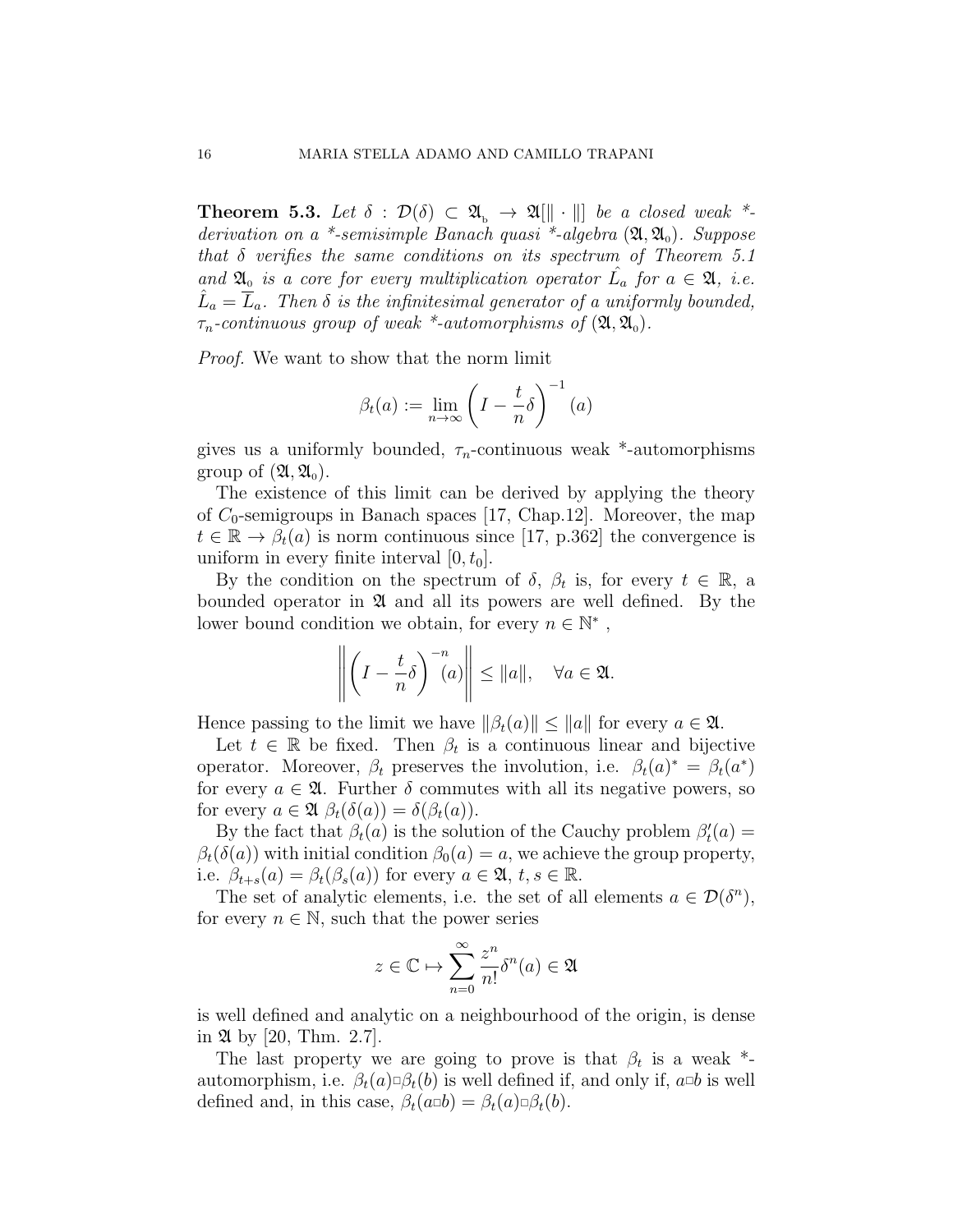By the hypotheses,  $\mathcal{D}(\delta) \subset \mathfrak{A}_{\mathrm{b}}$  is a partial \*-algebra with respect to the weak multiplication  $\Box$ . By the boundedness of  $a, b \in \mathcal{D}(\delta)$ , we can rewrite the weak Leibnitz rule as

$$
\delta(a \Box b) = \delta(a) \Box b + a \Box \delta(b).
$$

Now suppose that a, b are analytic elements. Therefore  $a, b \in \mathcal{D}(\delta^k)$ for every  $k \in \mathbb{N}$  and  $\delta^k(a), \delta^k(b) \in \mathfrak{A}$  for every k because  $\delta^k(a) \in$  $\mathcal{D}(\delta^{k+1}) \subset \mathcal{D}(\delta) \subset \mathfrak{A}_{\mathbf{b}}$ . Hence, all the products  $\delta^m(a) \Box \delta^n(b)$  are welldefined for every  $n, m \in \mathbb{N}$ .

By the above argument, it is easy to prove by induction that

$$
\delta^n(a \Box b) = \sum_{k=0}^n \binom{n}{k} \delta^{n-k}(a) \Box \delta^k(b)
$$

for every  $a, b$  analytic elements. In a very standard way we achieve the weak  $*$ -automorphism property in the case  $a, b$  are analytic elements.

Using the density of the set of analytic elements and the boundedness of the elements  $a, b \in \mathfrak{A}_{b}$  one proves the equality

$$
\beta_t(a\Box b) = \beta_t(a)\Box \beta_t(b), \quad a, b \in \mathfrak{A}_{\mathbf{b}}.
$$

Let  $a \in \mathfrak{A}$  and  $b \in \mathfrak{A}_b$ . Approximating an unbounded element a through a sequence  $a_n$  of bounded elements, the weak product  $a \Box b$  can be approximated by the sequence  $a_n \Box b$  and we get

$$
\beta_t(a \Box b) = \beta_t(a) \Box \beta_t(b) \quad \text{for } a \in \mathfrak{A}, b \in \mathfrak{A}_{\mathbf{b}}.
$$

Suppose now that both  $a, b \in \mathfrak{A}$  are unbounded. By hypothesis,  $\mathfrak{A}_{b}$ is a core for every  $L_a$ , then there exists a sequence  ${b_n} \in \mathfrak{A}$ <sub>b</sub> that norm converges to b such that  $||a \Box b_n - a \Box b||$  vanishes as n increases. By norm continuity of  $\beta_t$  we achieve the weak automorphism property for  $\beta_t$ , i.e.

$$
\beta_t(a \Box b) = \beta_t(a) \Box \beta_t(b) \quad \forall a, b \in \mathfrak{A}.
$$

Remark 5.4. The additional hypotheses of Theorem 5.3 are satisfied by the weak derivative in  $L^p(I, d\lambda)$ , where  $I = [0, 1]$  and  $\lambda$  is the Lebesgue measure.

In this case  $\mathcal{D}(\delta) = W^{1,p}(I, d\lambda)$  and it is well known (see [13, Thm 8.8) that if  $u \in W^{1,p}(I, d\lambda)$  then  $u \in L^{\infty}(I, d\lambda)$  and there exists  $c > 0$ such that

$$
||u||_{\infty} \le c||u||_{1,p}.
$$

Moreover, in the case  $p = 2$ , it is possible to show that every weak \*-automorphism of  $L^2(I, d\lambda)$ , coupled for instance with  $L^{\infty}(I, d\lambda)$  or  $\mathcal{C}(I)$ , is automatically  $\tau_n$ –continuous with the same strategy employed in [1]. Indeed, if  $\theta$  is a weak automorphism of  $L^2(I, d\lambda)$ , then  $\theta$  is an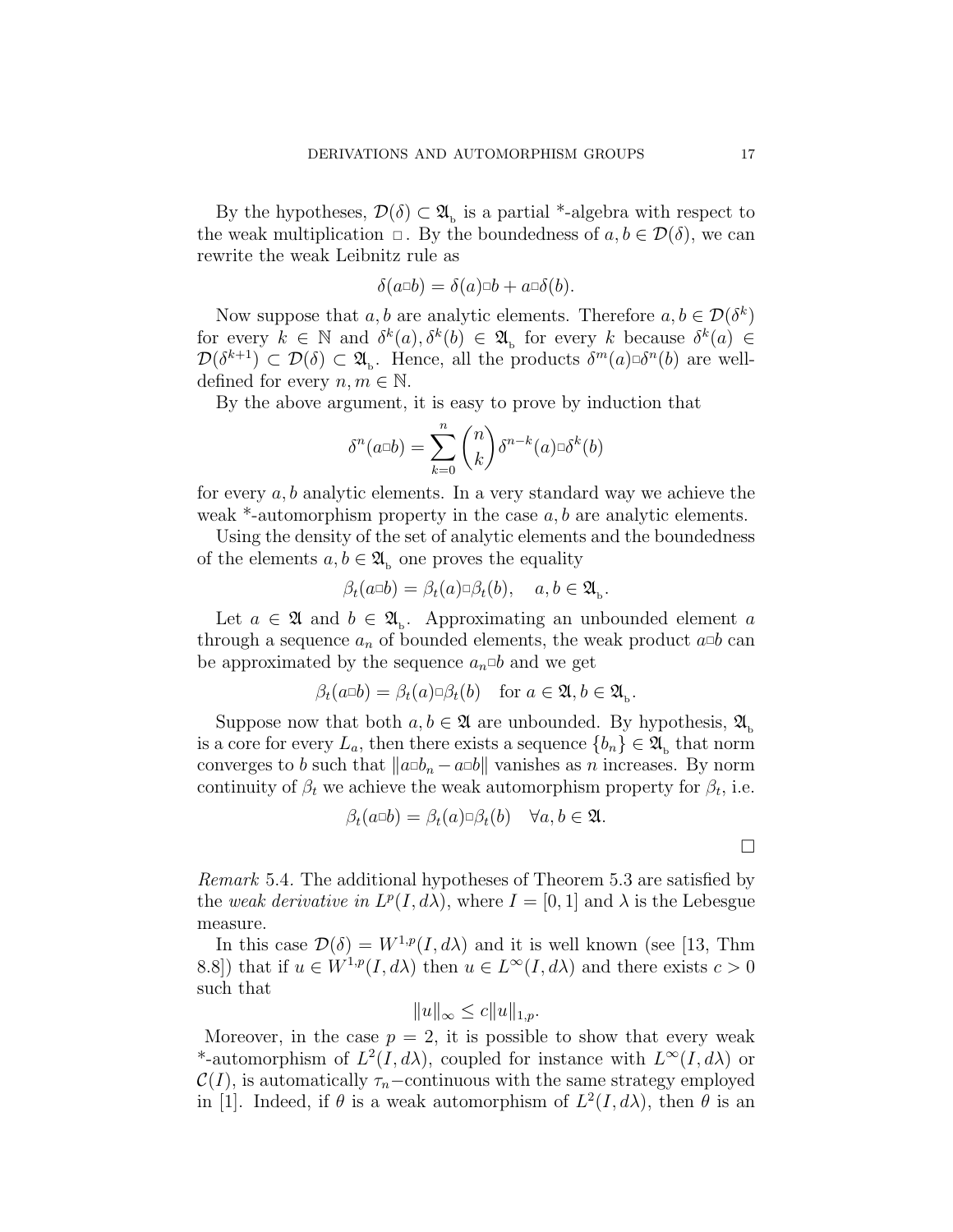intertwining operator with the couple  $(R_x, R_{\theta(x)})$ , i.e.  $\theta \circ R_x = R_{\theta(x)} \circ \theta$ for every  $x \in \mathfrak{A}_0$ . By Lemma 4.2,  $\theta(\mathfrak{A}_b) = \mathfrak{A}_b$  thus the operator  $R_{\theta(x)}$ is everywhere defined and continuous.

### 6. Examples and applications

In this section we present some examples of weak \*-derivations and one-parameter groups generated by them.

Suppose that  $(\mathfrak{A}, \mathfrak{A}_0)$  is a regular Banach quasi \*-algebra. Consider again the example of inner qu<sup>\*</sup>-derivations; i.e.,  $\delta : \mathfrak{A}_{0} \to \mathfrak{A}$  is a densely defined derivation determined as  $\delta_h(x) := i[h, x]$  for a self-adjoint element  $h \in \mathfrak{A}$ , i.e.  $h = h^*$  and  $\sigma(h) \subset \mathbb{R}$ .

6.1. Inner  $qu^*$ -derivations. Case 1: Suppose first that h is a bounded element. As we have already seen, in this case  $\overline{\delta}_h(x)$  is continuous.

Like in the classical case, what we would expect is a continuous oneparameter group  $\{\beta_t\}_{t\in\mathbb{R}}$  of weak \*-automorphisms of  $(\mathfrak{A}, \mathfrak{A}_0)$  of the form

$$
\beta_t(a) = e^{ith} \Box a \Box e^{-ith} \quad \text{for all } t \in \mathbb{R}.
$$

Suppose that  $(\mathfrak{A}, \mathfrak{A}_0)$  is a \*-semisimple Banach quasi \*-algebra with unit 1. Then we define by Taylor series  $e^{ith}$  as

$$
\mathrm{e}^{ith}:=\sum_{n=0}^\infty \frac{(ith)^n}{n!},
$$

where the series on the right hand side converges with respect to  $\|\cdot\|_b$ . We stress the fact that  $h^n$  is the weak product of h with itself n times. The above series is well defined, the exponential  $e^{ith} \in \mathfrak{A}_b$  and all the known properties remain valid.

For each  $t \in \mathbb{R}$ ,  $\beta_t(a) := e^{ith} \square a e^{-ith}$  is a weak \*-automorphism of  $(\mathfrak{A}, \mathfrak{A}_0)$ . We notice that by the separate continuity of multiplication and the \*-semisimplicity of  $(\mathfrak{A}, \mathfrak{A}_0)$  the use of brackets is not needed.

If we fix  $t \in \mathbb{R}$ , then it is routine to prove that  $\beta_t$  is a linear map preserving the weak multiplication when defined.

Its inverse is given by  $\beta_t^{-1}(a) = e^{-ith} \square a \square e^{ith} = \beta_{-t}(a)$  and  $\beta : t \to \beta_t$ is in fact a weak \*-automorphisms group of  $(\mathfrak{A}, \mathfrak{A}_0)$ .

Bounded self-adjoint elements of a regular Banach quasi \*-algebra; i.e.,  $(\mathfrak{A}, \mathfrak{A}_0)$  is a \*-semisimple Banach quasi \*-algebra such that  $||a|| =$  $\sup_{\varphi \in \mathcal{S}_{\mathfrak{A}_0}(\mathfrak{A})} \varphi(a, a)^{\frac{1}{2}}$  for every  $a \in \mathfrak{A}$ , can be characterized as those elements in  $\mathfrak{A}_{\rm b}$  such that  $\|e^{ith}\|_{\rm b} = 1$ . In this case, by Theorem 3.26 in [25],  $\mathfrak{A}_{\rm b}[\|\cdot\|_{\rm b}]$  is a C\*-algebra. Following [14, Proposition 2.4.12], we have that, for a \*-semisimple Banach quasi \*-algebra  $(\mathfrak{A}, \mathfrak{A}_0)$  and  $h \in \mathfrak{A}_{\mathrm{b}}$  such that  $h = h^*, \sigma(h) \subset \mathbb{R}$  if, and only if,  $r_{\mathrm{b}}(\mathrm{e}^{ith}) = 1$ .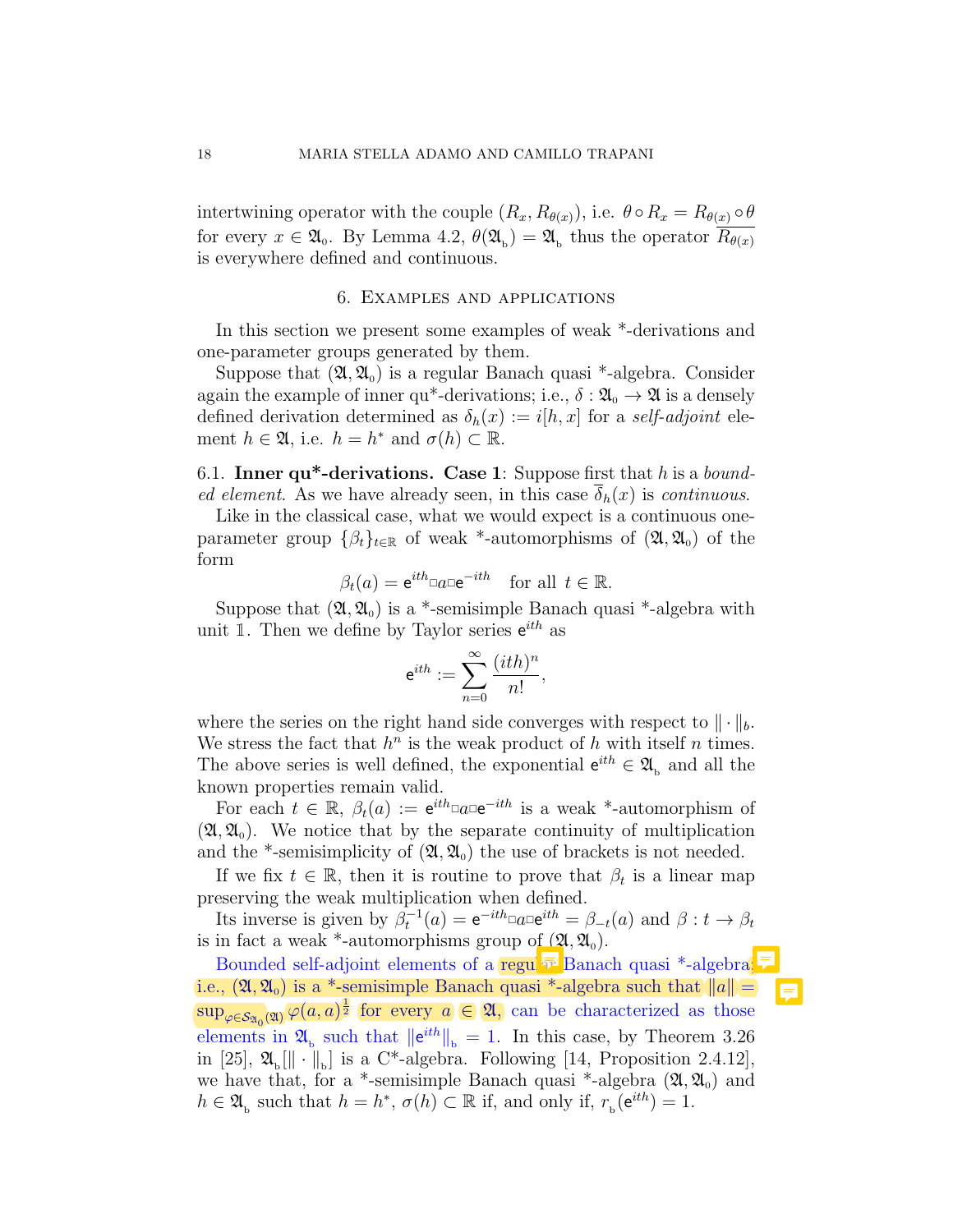Noticing that  $(e^{ith})^* = e^{-ith}$  and, moreover,  $e^{ith} = e^{-ith} = 1 = e^{-ith} e^{ith}$ , we have that  $e^{ith} \in \mathfrak{A}_b$  is normal and then  $r_b(e^{ith}) = 1 = ||e^{ith}||_b$ . Therefore we conclude that  $\{\beta_t\}_{t\in\mathbb{R}}$  is uniformly bounded in t by the following computations  $\|\beta_t(a)\| \leq \|e^{ith}\|_{h}^2$  $_{\rm b}^2||a|| = ||a||.$ 

By standard computations it is easy to check that  $\{\beta_t\}_{t\in\mathbb{R}}$  is really a norm continuous one-parameter group, i.e.  $\beta_0(a) = a = \text{Id}(a)$ ,  $\beta_{t+s}(a) = \beta_t \circ \beta_s(a)$  and  $\|\beta_t(a)-a\|$  vanishes as  $t \to 0$ , for every  $a \in \mathfrak{A}$ .

We now compute the infinitesimal generator of  $\{\beta_t\}_{t\in\mathbb{R}}$ . What we expect is the closure of the inner qu<sup>\*</sup>-derivation  $\delta_h$  for  $h \in \mathfrak{A}_{\mathbf{b}}$ . Indeed, it is straightforward to prove that  $\frac{d}{dt}|_{t=0}e^{ith} = ih$ , so

$$
\lim_{t \to 0} \frac{\beta_t(a) - a}{t} = \lim_{t \to 0} \frac{e^{ith} \Box a \Box e^{-ith} - a}{t} = ih \Box a - ih \Box a = \overline{\delta}_h(a)
$$

for every  $a \in \mathfrak{A} = \mathcal{D}(\overline{\delta}_h)$ . Therefore  $\overline{\delta}_h$  is everywhere defined and continuous.

Remark 6.1. Note that  $\delta_h$  is everywhere defined, that is  $\mathcal{D}(\delta_h) \not\subset \mathfrak{A}_{\mathbf{b}}$ . Hence the hypothesis on the boundedness of  $\mathcal{D}(\delta)$  is sufficient, but not necessary, to obtain a uniformly bounded norm continuous oneparameter group of weak \*-automorphisms.

**Case 2:** We now consider the case in which  $h$  is self-adjoint, as before, but *unbounded*, i.e.  $h \in \mathfrak{A} \setminus \mathfrak{A}_{\mathsf{b}}$ .

By definition given in Section 2,  $\lambda \in \rho(h)$  if, and only if,  $\lambda \in \rho(\overline{L}_h) \cap$  $\rho(\overline{R}_h)$ . We suppose that the element h verifies the following condition

$$
||(h + i\gamma)^{-1}||_{\mathbf{b}} \le \frac{1}{|\gamma|}, \quad \gamma \in \mathbb{R}.
$$

This, in turn, implies that

$$
\begin{aligned} &\|(\overline{L}_h + i\gamma I)^{-1}\|_{\mathcal{B}(\mathfrak{A})} \le \frac{1}{|\gamma|}, \quad \gamma \in \mathbb{R} \\ &\|(\overline{R}_h + i\gamma I)^{-1}\|_{\mathcal{B}(\mathfrak{A})} \le \frac{1}{|\gamma|}, \quad \gamma \in \mathbb{R}. \end{aligned}
$$

For every  $t \in \mathbb{R}$ ,  $it \in \rho(h)$  implies  $it \in \rho(\overline{L}_h) \cap \rho(\overline{R}_h)$ . Then there exists  ${U_L(t)}_{t \in \mathbb{R}}$  strongly operator continuous one-parameter group such that  $||U_L(t)||_{\mathcal{B}(\mathfrak{A})} \leq 1$  for every  $t \in \mathbb{R}$  and  $L_h$  is the infinitesimal generator of  $\{U_L(t)\}_{t\in\mathbb{R}}$  (see [18]).

Similarly, there exists a strongly continuous one-parameter group  $\{U_R(t)\}_{t\in\mathbb{R}}$  such that  $||U_R(t)||_{\mathcal{B}(\mathfrak{A})} \leq 1$  for every  $t \in \mathbb{R}$  and  $R_h$  is the infinitesimal generator of  $\{U_R(t)\}_{t\in\mathbb{R}}$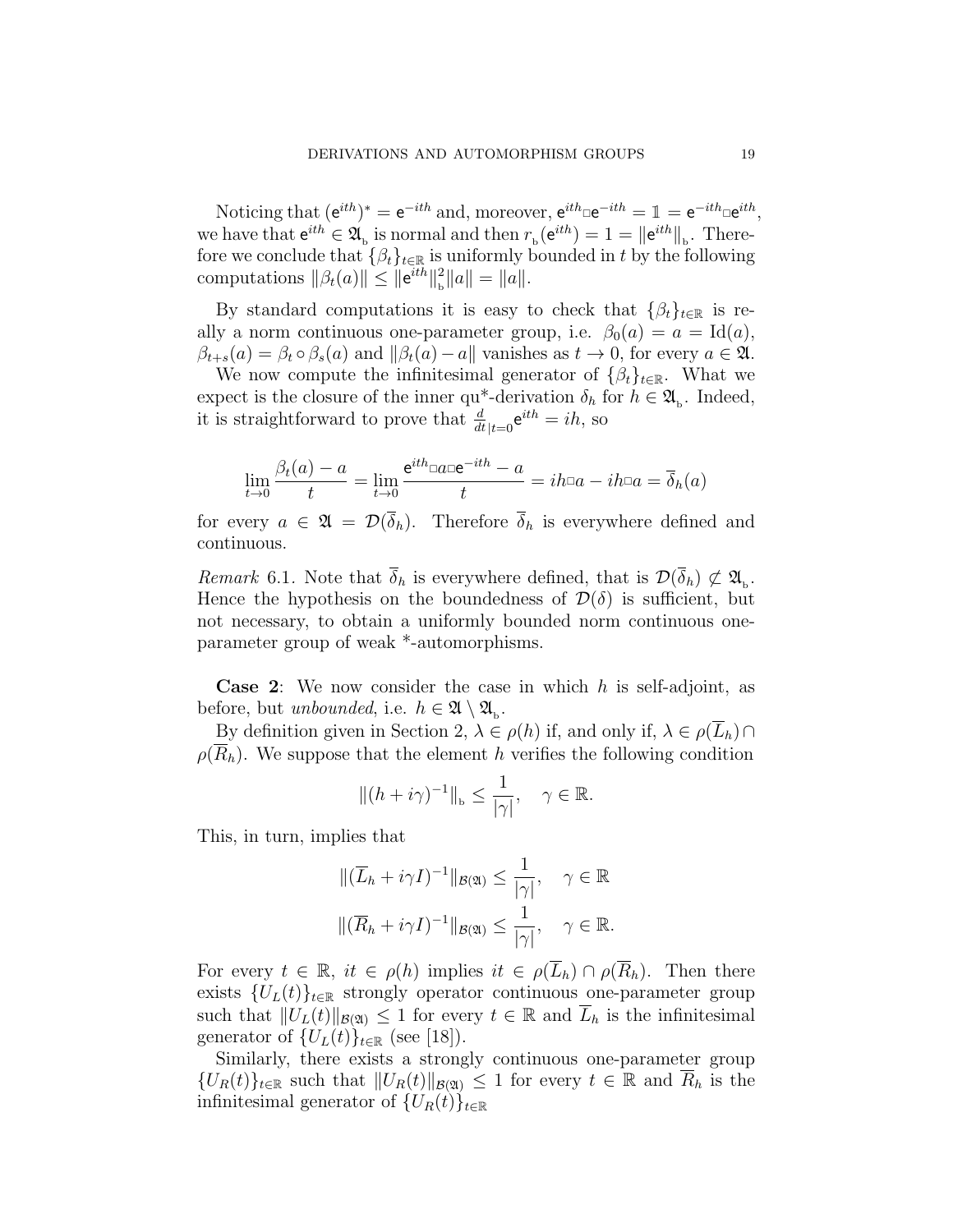Let us define

 $u_L(t) := U_L(t)(\mathbb{1})$  and  $u_R(t) := U_R(t)(\mathbb{1}).$ 

Since both  $u<sub>L</sub>(t)$  and  $u<sub>R</sub>(t)$  are solutions of the same differential equation  $\frac{du}{dt} = ihu$  with boundary condition  $u(0) = 1$  in  $\mathfrak{A}, u_L(t) = u_R(t)$ for every  $t \in \mathbb{R}$ .

Hence we define

$$
e^{ith} := u_L(t) = u_R(t), \quad t \in \mathbb{R}.
$$

The exponential is a bounded element of  $(\mathfrak{A}, \mathfrak{A}_0)$ . Indeed, by [16, Lemma 2.5.3], it is easy to check that

$$
\left(I - \frac{it}{n}\overline{L}_h\right)^{-n}(x) = \left(\left(I - \frac{it}{n}\overline{L}_h\right)^{-n}1\right)x, \quad \forall x \in \mathfrak{A}_0.
$$

By the assumption on h, the element  $(I - \frac{it}{n})$  $\frac{it}{n}\overline{L}_h$ <sup>-n</sup><sup>1</sup> is *left-bounded* with the bound not depending neither on  $n$  nor on the element 1. Therefore it is possible to extend the above equality for generic elements in A

$$
\left(I - \frac{it}{n}\overline{L}_h\right)^{-n}(a) = \left(\left(I - \frac{it}{n}\overline{L}_h\right)^{-n}1\right) \Box a, \quad \forall a \in \mathfrak{A}.
$$

Hence, by the strong continuity of  $U_L(t)$ , we achieve

$$
U_L(t)a := \lim_{n \to \infty} \left( I - \frac{it}{n} \overline{L}_h \right)^{-n} a = \lim_{n \to \infty} \left( \left( I - \frac{it}{n} \overline{L}_h \right)^{-n} \mathbb{1} \right) \Box a
$$

and  $||U_L(t)a|| \leq ||a||$  for every  $a \in \mathfrak{A}$ .

Analogously,  $U_R(t) \mathbb{1}$  is *right-bounded*,  $U_R(t)a = U_R(t) \mathbb{1}$  for every  $a \in \mathfrak{A}$  and  $||U_R(t)a|| \le ||a||$ . Then we conclude that  $e^{ith}$  is *bounded* and  $\|\mathsf{e}^{ith}\|_{\mathsf{b}} \leq 1.$ 

By the previous properties, we obtain the group property  $e^{ith}e^{ish} =$  $e^{i(t+s)h}$  for every  $t, s \in \mathbb{R}$ .

Since

$$
\left(\left(I - \frac{it}{n}\overline{L}_h\right)^{-1}(a)\right)^* = \left(I + \frac{it}{n}\overline{R}_h\right)^{-1}(a^*), \quad \forall a \in \mathfrak{A},
$$

 $u_L(t)^* = u_R(-t) = u_L(-t)$ . Then  $||e^{ith}||_b = 1$ .

Defining  $\beta_t(a) := e^{ith} \Box a \Box e^{-ith}$ , we already know that  $\{\beta_t\}_{t \in \mathbb{R}}$  is uniformly bounded continuous one-parameter group of continuous weak \*-automorphisms. The infinitesimal generator is given by the closure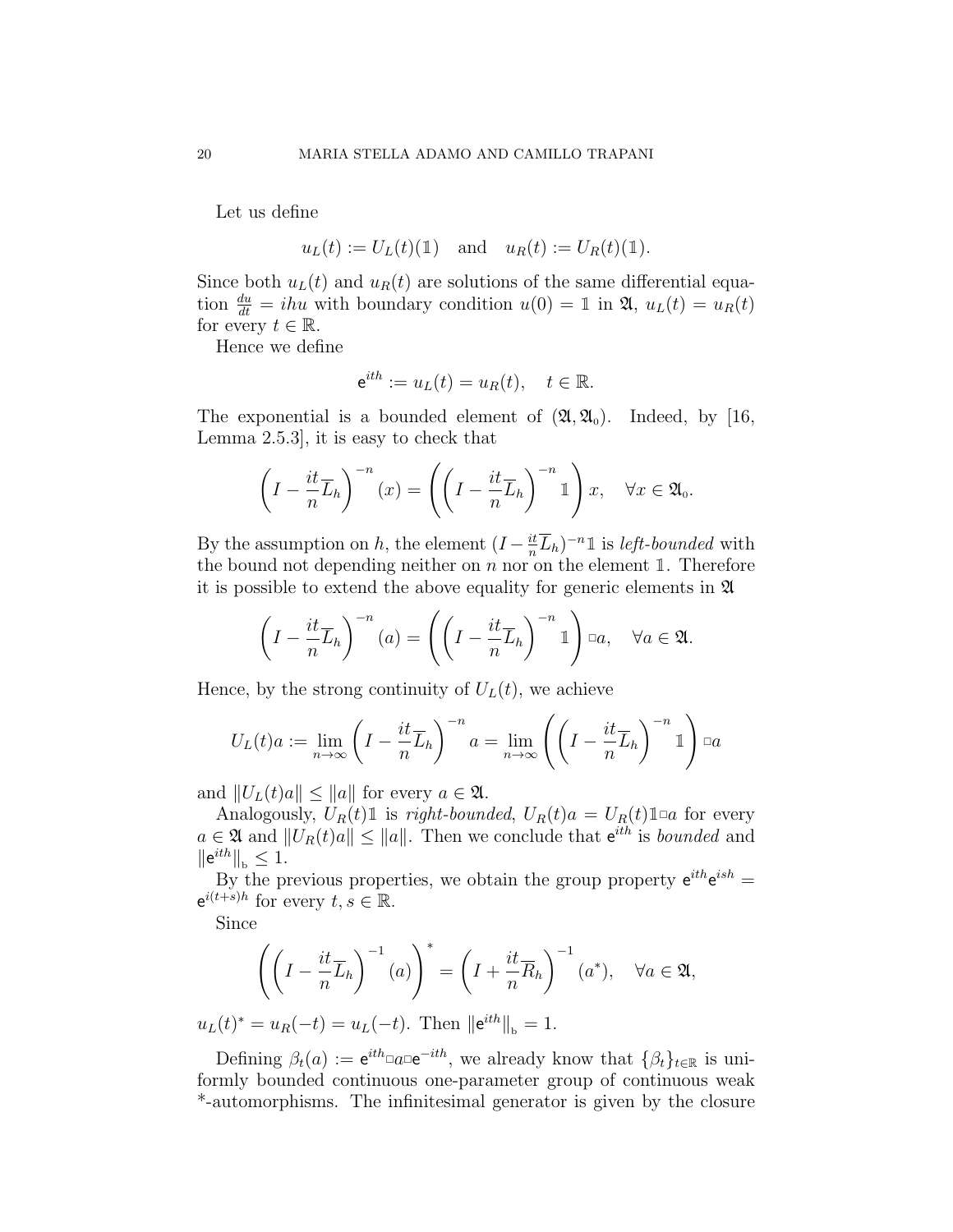of the weak \*-derivation  $\delta_h(x) = i[h, x]$  for  $x \in \mathfrak{A}_0$ . This closure is given by

$$
\overline{\delta}_h(a) = \lim_{t \to 0} \frac{\beta_t(a) - a}{t} = \frac{e^{ith} \Box a \Box e^{-ith} - a}{t} = i(h \Box a - a \Box h)
$$

when a is *bounded*.

6.2. A physical example: quantum lattice systems. The study of derivations and automorphisms is important for physical applications to quantum systems with infinitely many degrees of freedom as, for instance, spin lattice systems. Without giving full details (for which we refer to [2, 6, 8, 23]) we give an outline of their mathematical description and show how the ideas developed in this paper may give some help when dealing with them.

Let V is a finite region of a 3-dimensional lattice and  $\mathfrak{A}_V$  the C<sup>\*</sup>algebra generated by the Pauli operators  $\vec{\sigma}_p = (\sigma_p^1, \sigma_p^2, \sigma_p^3)$  at each point p of the finite region V (the number of points of V is indicated by  $|V|$ ) and by the identity matrix  $I_p \in M_2(\mathbb{C})$ . It is easy to show that  $\mathfrak{A}_V$ is isomorphic to  $M_{2|V|}(\mathcal{H}_V)$ , where  $\mathcal{H}_V = \otimes_{p \in V} \mathbb{C}_p^2$ , and  $\mathbb{C}_p^2$  is the 2dimensional space at  $p \in V$ .

If  $V \subset V'$ , then there exists a natural embedding  $\mathfrak{A}_V \hookrightarrow \mathfrak{A}_{V'}$ , defined in obvious way. Hence the completion of  $\bigcup_{V} \mathfrak{A}_{V}$  is a C<sup>\*</sup>-algebra, denoted by  $\mathfrak{A}_0$ , is called the C<sup>\*</sup>-algebra of local observables; its norm is denoted by  $\|\cdot\|_0$ .

To any infinite sequence  $\{n\} = \{n_i\}_{i=1}^{\infty}$  of unit vectors in  $\mathbb{R}^3$  there corresponds a state  $|\{n\}\rangle$ , constructed as in [2, Section 11.3.1]. This state determines (GNS construction) a \*-representation of  $\mathfrak{A}_{0}$  defined on the domain  $\mathcal{D}_{\{n\}}^0 = \mathfrak{A}_{0} \vert \{n\} \rangle$  whose completion is denoted by  $\mathcal{H}_{\{n\}}$ . Then one can define a family of vectors

$$
\left\{ |\{m\},\{n\}\rangle = \otimes_p |m_p,n_p\rangle; m_p = 0,1, \sum_p m_p < \infty \right\}
$$

which constitutes an orthonormal basis of  $\mathcal{H}_{\{n\}}$ . Each vector  $(|\{m\}, \{n\}\rangle)$ is obtained by flipping a finite number of spins in the ground state  $|\{n\}\rangle$ .

Then, an unbounded self-adjoint operator M acting on  $\mathcal{H}_{\{n\}}$  is defined by

$$
M|\{m\},\{n\}\rangle = \left(\sum_p m_p\right)|\{m\},\{n\}\rangle.
$$

Roughly speaking, M counts the number of flipped spins in  $\vert \{m\}, \{n\} \rangle$ with respect to the ground state  $|\{n\}\rangle$ .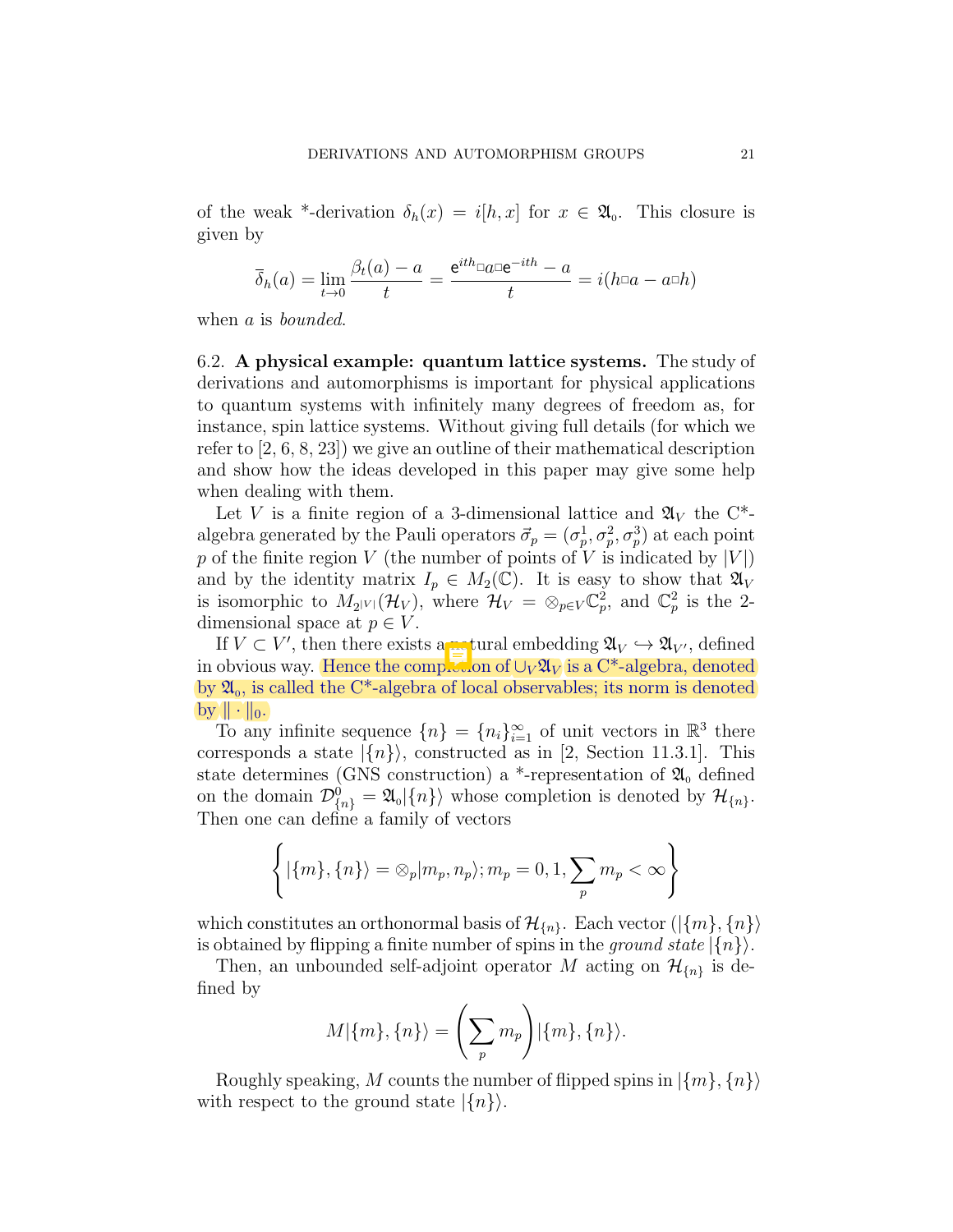Note that M is strictly depending on the chosen sequence  $\{n\}$ . We set  $\pi_{\{n\}} : \mathfrak{A}_{0} \to \mathcal{L}^{\dagger}(\mathcal{D}_{\{n\}})$  to be the GNS \*-representation defined by  ${n \choose n}$  and we suppose that  $\pi_{\{n\}}$  is faithful (see [24]). The operator M is a number operator. Therefore, the operator  $e^M$  is a densely defined self-adjoint operator. Let  $D$  denote its domain. Then  $D$  can be made into a Hilbert space, denoted by  $\mathcal{H}_M$ , in canonical way. The norm in  $\mathcal{H}_M$ , in fact, is given by  $||f||_M = ||e^M f||, f \in \mathcal{H}_M$ .

Let us assume that, for every  $x \in \mathfrak{A}_0$ , both  $\Vert e^M \pi_{\{n\}}(x) e^{-M} \Vert_0$  and  $\|\mathbf{e}^{-M}\pi_{\{n\}}(x)\mathbf{e}^{M}\|_{0}$  are finite. Then the completion  $\mathfrak{A}$  of  $\mathfrak{A}_{0}$  with respect to the norm

$$
||x|| := ||e^{-M}\pi_{\{n\}}(x)e^{-M}||
$$

is a \*-semisimple Banach quasi \*-algebra. Assuming that  $h_V$  is the Hamiltonian of the finite volume system, then  $h_V \in \mathfrak{A}_0$  and then  $e^{ith_V} \in$  $\mathfrak{A}_0$ . Now we define

$$
\delta_V(x) := i[h_V, x], \quad \forall x \in \mathfrak{A}_0.
$$

By Proposition 3.1,  $\delta_V$  is closable and, by  $h_V \in \mathfrak{A}_0$ , it is actually continuous. Hence  $\delta_V$  is infinitesimal generator of uniformly bounded norm continuous one parameter group of norm continuous weak \* automorphisms

$$
\alpha_t^V(a) = e^{ith_V} \Box a \Box e^{-ith_V}, \quad \forall a \in \mathfrak{A}.
$$

The interesting point comes when considering the so-called thermodynamical limit of the local dynamics; i.e. the  $\lim_{|V| \to \infty} \delta_V$ . This limit, in general, fails to exists in the  $C^*$ -algebra topology of  $\mathfrak{A}_0$ . It is here that the Banach quasi \*-algebra structure plays a role, by taking the completion with respect to the norm  $\|\cdot\|$  of  $\mathfrak{A}$ . As shown in [2, 8], under certain conditions, this limit exists and defines a weak  $*$ -derivation  $\delta$ of  $(\mathfrak{A}, \mathfrak{A}_0)$  which generates a one parameter group of  $*$ -automorphisms.

#### Concluding remarks

Derivations are widely studied in mathematics for their importance in describing physical systems (see Section 6.2) and for their own interest. In this paper we investigated the problem of giving a proper definition of derivation in the framework of (mainly, \*-semisimple) Banach quasi \*-algebras

It would be interesting to examine the case of locally convex quasi  $*$ -algebra. In the aforementioned example the number operator M is strictly depending on the state  $\{n\}$ , thus it is more convenient to consider a locally convex topology taking into account the entire family of states. This gives birth to a locally convex quasi \*-algebra where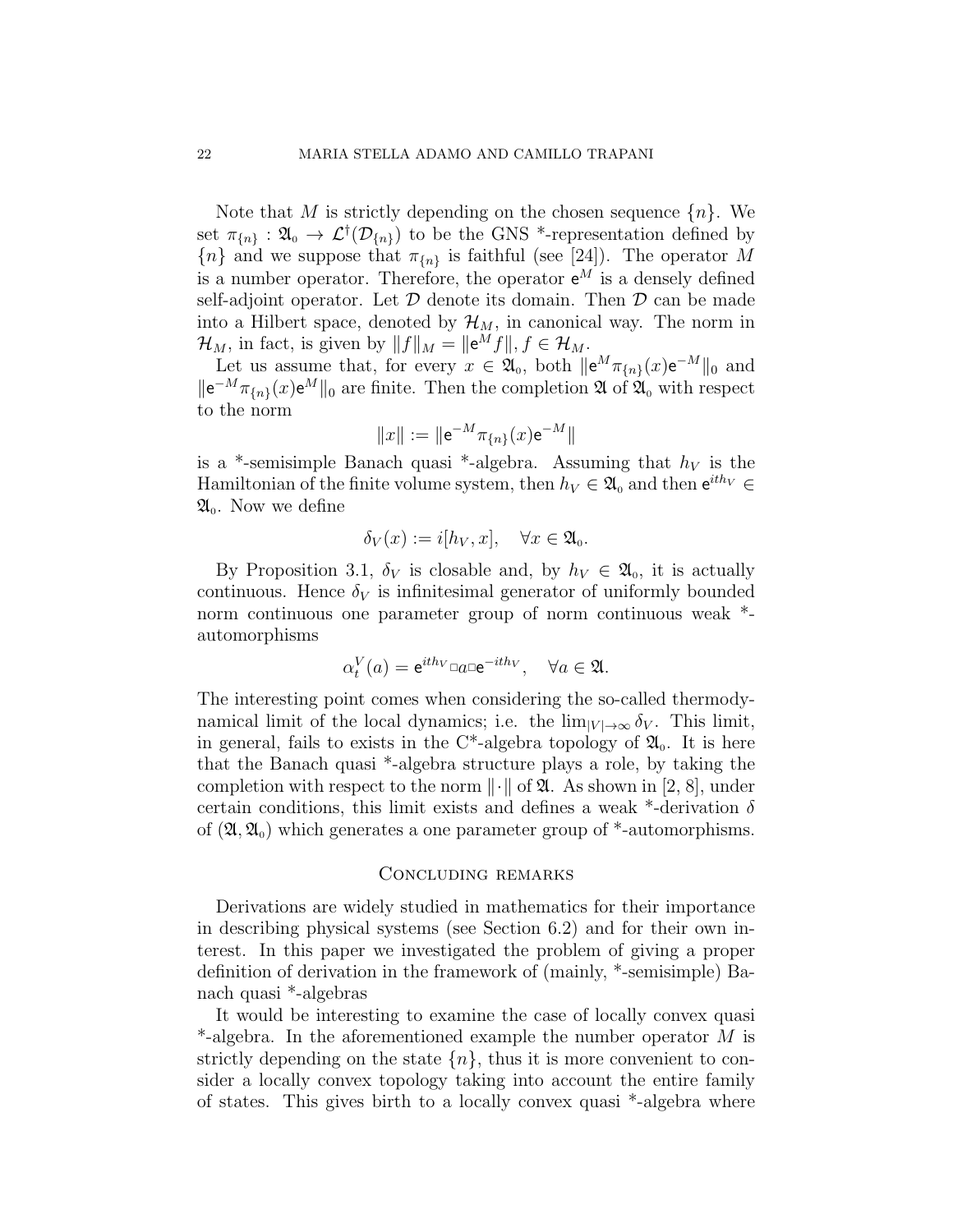a thermodynamical limit, possibly independent of the the representations, could live. We leave this question to future papers.

Acknowledgement: This work has been done in the framework of the project "Alcuni aspetti di teoria spettrale di operatori e di algebre; frames in spazi di Hilbert rigged", INDAM-GNAMPA 2018. The first author wishes to thank prof. M. Fragoulopoulou for her valuable suggestions and the Department of Mathematics of National and Kapodistrian University of Athens in Greece for its hospitality.

#### **REFERENCES**

- [1] M. S. Adamo, C. Trapani, Representable and continuous functionals on a Banach quasi <sup>∗</sup>−algebra, Mediterr. J. Math. (2017) 14: 157.
- [2] J.-P. Antoine, A. Inoue, C. Trapani, Partial \*-Algebras and their Operator Realizations, Math. Appl., 553, Kluwer Academic, Dordrecht, 2003.
- [3] J.-P. Antoine, A. Inoue, C. Trapani, Spatiality of \*-derivations of partial  $O^*$ -algebras, J. Math. Phys. **36**, 3743 (1995)
- [4] J.-P. ANTOINE, A. INOUE, C. TRAPANI, Spatial theory of \*-automorphisms on partial  $O^*$ -algebras, J. Math. Phys. 35, 3059 (1994)
- [5] J.-P. Antoine, A. Inoue, C. Trapani, O\*-dynamical systems and \*derivations of unbounded operator algebras, Math. Nachr., 204: 5-28 (1999).
- [6] F. BAGARELLO, A. INOUE, C. TRAPANI, *Derivations of quasi* \*-algebras, International J.Math. Math. Sciences 21 (2004), 1077-1096.
- [7] F. Bagarello, A. Inoue, C. Trapani, Representations and derivations of quasi \*-algebras induced by local modifications of states, J. Math. Anal. Appl., 356 (2009), 615-623.
- [8] F. Bagarello, C. Trapani, The Heisenberg dynamics of spin systems: a quasi  $*$ -algebras approach, J. Math. Phys. 37, 4219-4234 (1996)
- [9] F. Bagarello, C. Trapani, CQ<sup>∗</sup>−algebras: Structure properties, Publ. RIMS, Kyoto Univ. 32 (1996), 85-116.
- [10] O. BRATTELI, *Derivation, dissipation and group actions on*  $C^*$ -algebras, Lecture Notes in Mathematics, 1229, Springer, Berlin (1986).
- [11] O. BRATTELI, D. W. ROBINSON, Unbounded derivations of  $C^*$ -algebras, Comm. Math. Phys. 42 (1975) n.3, 253–268.
- [12] O. BRATTELI, D. W. ROBINSON, Operator Algebras and Quantum Statistical Mechanics I, Theoretical and Mathematical Physics, Springer-Verlag.
- [13] H. Brezis, Functional Analysis, Sobolev Spaces and Partial Differential Equations, Universitext, Springer-Verlag New York 2011.
- [14] H. GARTH DALES, *Banach algebras and automatic continuity*, Oxford Science Publications, Oxford, 2000.
- [15] M. FRAGOULOPOULOU, C. TRAPANI, S. TRIOLO, Locally convex quasi \*algebras with sufficiently many \*-representations, J. Math. Anal. Appl. 388 (2012) 1180 - 1193.
- [16] C. Trapani, M. Fragoulopoulou, Locally convex quasi \*-algebras and their representations, monograph in preparation.
- [17] E. Hille, R. Phillips, Functional analysis and semi-groups, vol. 31, part 1, American Mathematical Society, 1996.